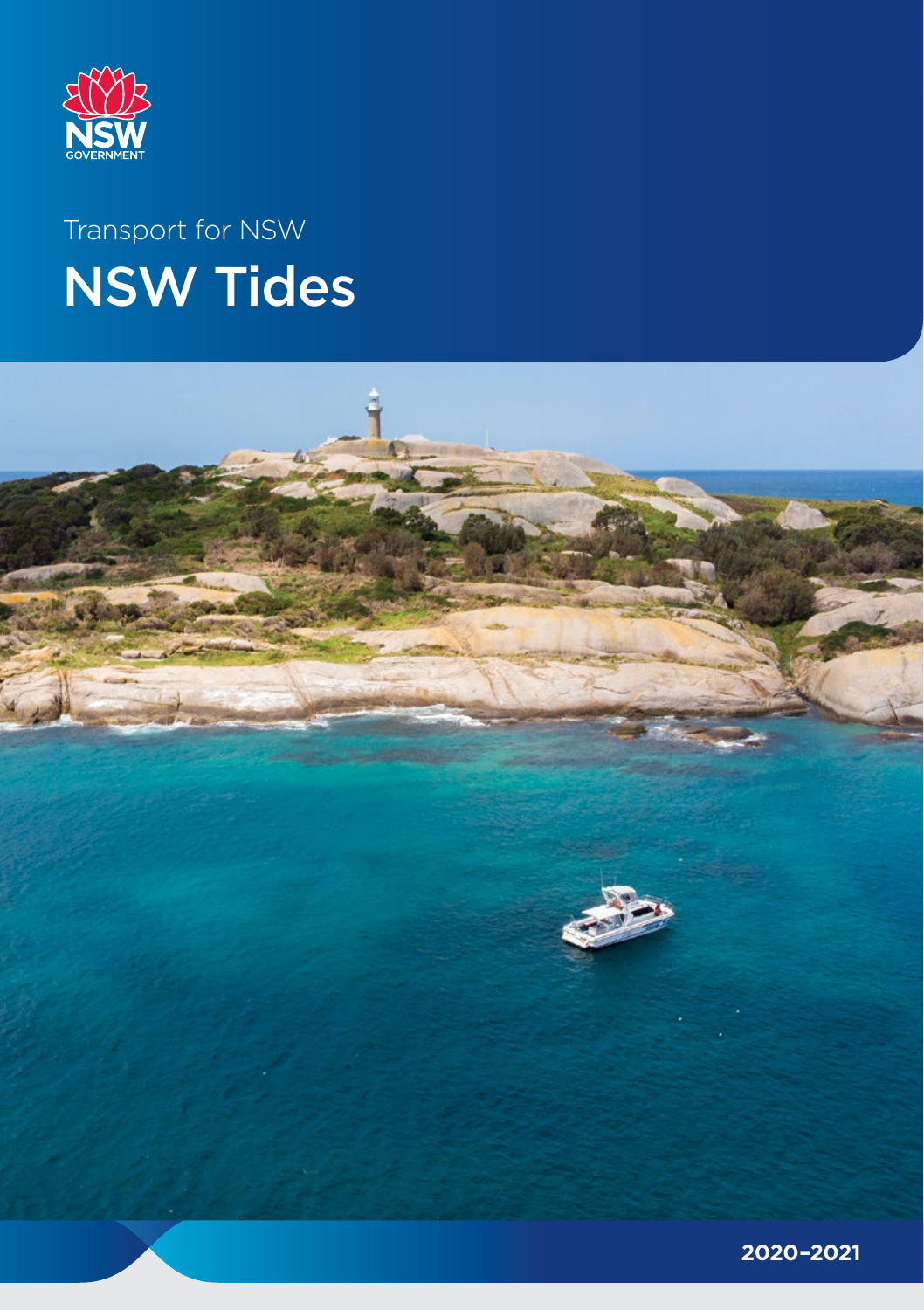# **Tidal predictions for Sydney Harbour** with moon phases **July 2020 – June 2021**

Tidal predictions are calculated by the Tidal Unit, Bureau of Meteorology from daily tide recordings made at Fort Denison in Sydney Harbour.

Tide heights refer to zero on the Fort Denison Tide Gauge, being approximately the level of the Lowest Astronomical Tide.

#### **Times are in local standard time (UTC +10:00) or daylight savings time (UTC +11:00) when in effect.**

Tide heights are quoted in metres. Tide heights of 1.7 metres or more, and 0.3 metres or less, are highlighted for trip planning and risk awareness.

Users of these tables should be aware that the heights shown in this publication are predictions for average meteorological conditions only and that the actual water level height may vary due to meteorological conditions (including barometric pressure, wind effect and storm surges) and seasonal variations.

Copyright in the Tidal Predictions is owned by the Commonwealth of Australia represented by the Bureau of Meteorology. This product is based on Bureau of Meteorology information that has subsequently been modified. The Bureau does not necessarily support or endorse, or have any connection with, the product.

In respect of that part of the information which is sourced from the Bureau, and to the maximum extent permitted by law:

- (i) The Bureau makes no representation and gives no warranty of any kind whether express, implied, statutory or otherwise in respect to the availability, accuracy, currency, completeness, quality or reliability of the information or that the information will be fit for any particular purpose or will not infringe any third party Intellectual Property rights; and
- (ii) The Bureau's liability for any loss, damage, cost or expense resulting from use of, or reliance on, the information is entirely excluded.

No part of this publication may be reproduced in any form or by any means without the prior written permission of Transport for NSW.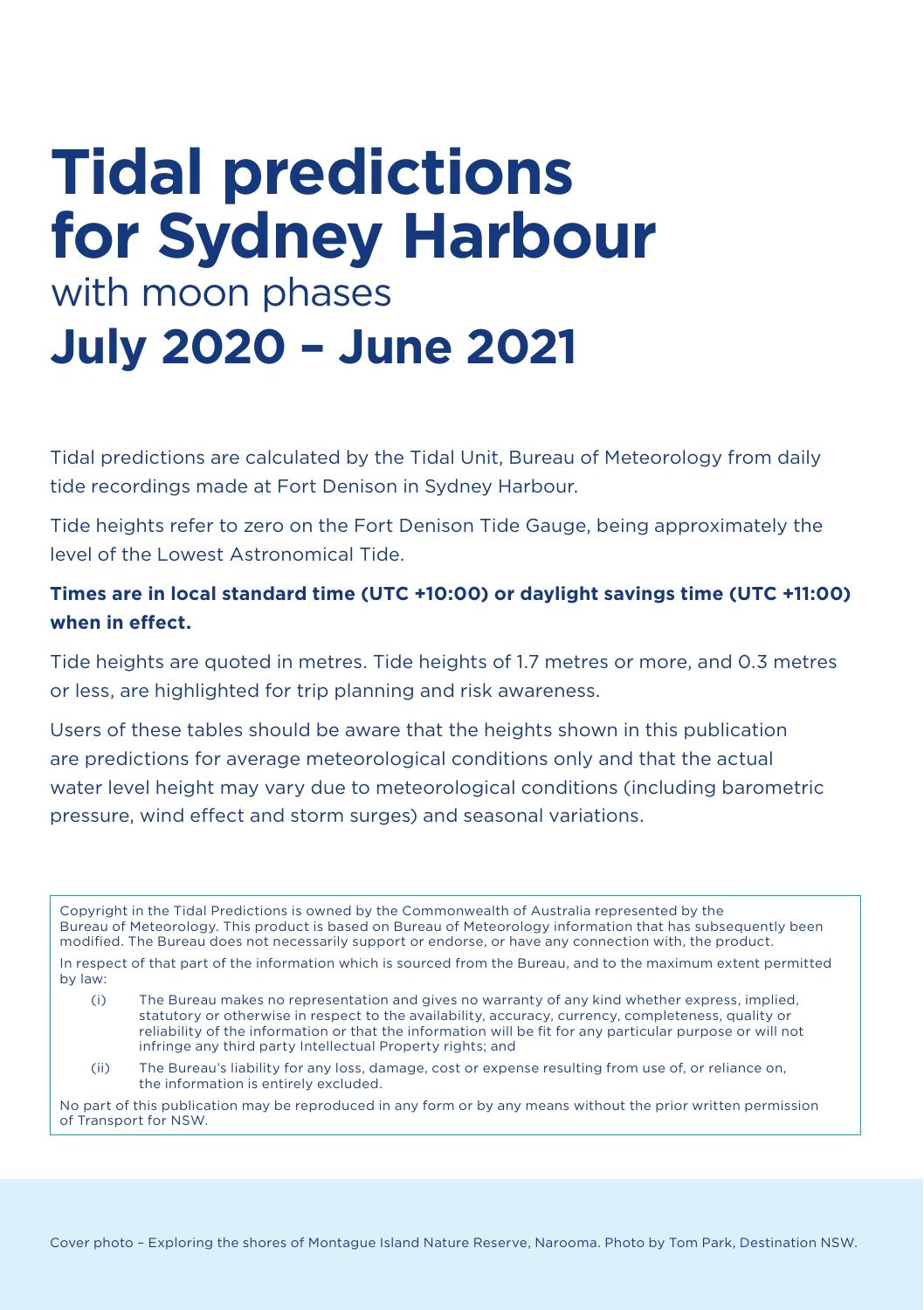### **JULY / AUGUST 2020**

# **Sydney (Fort Denison)**<br>LAT 33° 51' S<br>LONG 151° 14' E

LONG 151° 14' E Times and heights of high and low waters **Times are in local standard time (UTC +10:00) or daylight savings time (UTC +11:00) when in effect.**

|                                                                  |                              | <b>July 2020</b>                                                |                                                | <b>August 2020</b>                                                 |                              |                             |                                                              |           |                                                         |                                             |                    |                                        |                              |
|------------------------------------------------------------------|------------------------------|-----------------------------------------------------------------|------------------------------------------------|--------------------------------------------------------------------|------------------------------|-----------------------------|--------------------------------------------------------------|-----------|---------------------------------------------------------|---------------------------------------------|--------------------|----------------------------------------|------------------------------|
| <b>Time</b>                                                      | m                            | Time                                                            | m                                              | <b>Time</b>                                                        | m                            |                             | <b>Time</b>                                                  | m         | <b>Time</b>                                             | m                                           |                    | Time                                   | m                            |
| 0430<br>1036<br><b>WE</b> 1711<br>2343                           | 1.48<br>0.46<br>1.75<br>0.50 | 0040<br>12<br>0724<br><b>SU</b> 1344<br>1928                    | 1.49<br>0.57<br>1.35<br>0.79                   | 0414<br>23<br>1015<br><b>TH</b> 1553<br>2220                       | 0.26<br>1.43<br>0.46<br>1.93 | <b>SA</b> 1204              | 0041<br>0.40<br>0630<br>1.30<br>0.52<br>1.83<br>1843         |           | $12^{0140}_{0753}$<br><b>WE</b> 1433<br>$\bullet$ 2105  | 1.23<br>0.63<br>1.42<br>0.73                | 23                 | 0515<br>1130<br><b>SU</b> 1734<br>2344 | 0.24<br>1.61<br>0.39<br>1.63 |
| 0533<br>1127<br>ΤН<br>1804                                       | 1.44<br>0.47<br>1.85         | 13 $_{0.000}^{0.130}$<br>0808<br>MO 1436<br>$\overline{0}$ 2035 | $\frac{1.39}{0.60}$ 24<br>0.60<br>1.39<br>0.80 | 0459<br>1105<br>FR 1646<br>2308                                    | 0.26<br>1.46<br>0.48<br>1.85 | รบ                          | 0.34<br>0130<br>0721<br>1.33<br>1254<br>0.50<br>1930<br>1.86 |           | 13 0248<br>0849<br>TH 1532<br>2219                      | $^{1.17}_{0.65}$ 24<br>0.65<br>1.46<br>0.68 |                    | 0600<br>1223<br>MO 1837                | 0.34<br>1.61<br>0.45         |
| 0044<br>0633<br>FR 1217<br>1855                                  | 0.42<br>1.42<br>0.48<br>1.92 | 0229<br>14<br>0855<br>TU 1530<br>2147                           | 1.32<br>0.61<br>1.44<br>0.78                   | $25\frac{0545}{1157}$<br>1157<br><b>SA</b> 1744                    | 0.29<br>1.48<br>0.52         | 3<br>МO                     | 0.31<br>0214<br>0807<br>1.35<br>1341<br>0.49<br>2014<br>1.86 | 14        | 0403<br>0948<br>FR 1630<br>2322                         | $1.15$ 25 0040<br>0.65<br>1.53<br>0.60      | τu                 | 0650<br>1321<br>1950                   | 1.46<br>0.44<br>1.60<br>0.51 |
| 0138<br>$\boldsymbol{\Lambda}$<br>0730<br><b>SA</b> 1306<br>1944 | 0.35<br>1.41<br>0.50<br>1.96 | 15 $^{0333}_{0944}$<br>0944<br><b>WE</b> 1622<br>2254           | 0.62<br>1.51<br>0.72                           | $^{1.27}_{0.62}$ 26 $^{0000}_{0634}$<br>0634<br>SU<br>1251<br>1845 | 1.74<br>0.34<br>1.51<br>0.56 | $\blacktriangle$<br>ΤU<br>Ő | 0254<br>0.31<br>0849<br>1.37<br>1424<br>0.49<br>2054<br>1.83 |           | $15^{0509}_{1045}$<br>1045<br><b>SA</b> 1723            | $\frac{1.18}{0.62}$ 26 0145<br>0.62<br>1.62 | Φ                  | 0745<br><b>WE</b> 1425<br>2111         | 1.31<br>0.53<br>1.60<br>0.53 |
| 0229<br>0821<br>SU<br>1354<br>$\left( \right)$<br>2030           | 0.32<br>1.40<br>0.51<br>1.96 | $16 \tfrac{0437}{1031}$<br>1031<br>TH 1710<br>2351              | 1.25<br>0.62<br>1.58<br>0.63                   | $\sqrt{0055}$<br>27<br>0724<br>MO 1349<br>◑<br>1956                | 1.60<br>0.40<br>1.54<br>0.59 | ၁<br>WE                     | 0331<br>0.33<br>0929<br>1.37<br>1504<br>0.50<br>2131<br>1.78 |           | $16\degree 0013$<br>0603<br><b>SU</b> 1137<br>1812      | $^{0.49}_{1.27}$ 27<br>1.23<br>0.56<br>1.72 |                    | 0303<br>0849<br>TH 1534<br>2230        | 1.21<br>0.59<br>1.61<br>0.50 |
| 0315<br>6<br>0911<br>MO 1440<br>2115                             | 0.31<br>1.38<br>0.54<br>1.93 | 0533<br>1117<br>FR 1755                                         | 1.26<br>0.60<br>1.67                           | 0158<br>28<br>0817<br>ΤU<br>1450<br>2114                           | 1.46<br>0.46<br>1.59<br>0.59 | 6<br>TH 1544                | 0406<br>0.36<br>1007<br>1.38<br>0.53<br>2207<br>1.71         |           | 0058<br>0650<br>MO 1226<br>1858                         | 0.39<br>1.30<br>0.49<br>1.82                | 28                 | 0423<br>0958<br>FR 1641<br>2337        | 1.18<br>0.61<br>1.64<br>0.45 |
| 0400<br>0957<br>TU 1525<br>2158                                  | 0.34<br>1.36<br>0.57<br>1.87 | $18^{0039}_{0624}$<br>0624<br><b>SA</b> 1201<br>1838            | $\frac{0.55}{1.28}$ 29<br>1.28<br>0.58<br>1.75 | 0309<br>0914<br>WE<br>1553<br>2231                                 | 1.35<br>0.51<br>1.64<br>0.55 | FR 1624                     | 0441<br>0.40<br>1.38<br>1045<br>0.57<br>2243<br>1.62         |           | $18\frac{0140}{0775}$<br>0735<br><b>TU</b> 1314<br>1943 | 0.29<br>1.37<br>0.42<br>1.91                | $29^{0531}_{1101}$ | 1101<br><b>SA</b> 1740                 | 1.21<br>0.58<br>1.68         |
| 0442<br>8<br>1041<br>WE<br>1609<br>2238                          | 0.39<br>1.35<br>0.62<br>1.79 | 0122<br>19<br>0711<br><b>SU</b> 1245<br>1921                    | $^{0.46}_{1.71}$ 30<br>1.31<br>0.54<br>1.84    | 0422<br>1012<br>TH 1654<br>2342                                    | 1.30<br>0.53<br>1.71<br>0.48 | 8<br>SA                     | 0514<br>0.44<br>1122<br>1.38<br>1706<br>0.61<br>2318<br>1.52 | 19        | 0221<br>0820<br><b>WE</b> 1401<br>2029                  | $\frac{0.21}{1.44}$ 30<br>0.35<br>1.96      |                    | 0030<br>0624<br><b>SU</b> 1158<br>1830 | 0.39<br>1.27<br>0.54<br>1.72 |
| 0523<br>9<br>1125<br>TН<br>1653<br>2317                          | 1.33<br>0.66<br>1.69         | $0.44$ 20<br>0204<br>0756<br>MO 1330<br>2004                    | 0.38<br>1.35<br>0.51<br>1.90                   | 0530<br>31<br>1110<br>FR 1751                                      | 1.28<br>0.54<br>1.78         | O<br>SU                     | 0547<br>0.49<br>1203<br>1.38<br>1752<br>0.66<br>2358<br>1.42 | <b>20</b> | 0304<br>0905<br>TH 1451<br>2115                         | 0.16<br>1.50<br>0.32<br>1.96                | 31<br>MО           | 0114<br>0709<br>1246<br>1915           | 0.34<br>1.33<br>0.49<br>1.74 |
| 0603<br>10<br>1208<br>FR<br>1739<br>2357                         | 0.49<br>1.32<br>0.71<br>1.59 | 0245<br>21<br>0841<br><b>TU</b> 1415<br>2048                    | 0.32<br>1.38<br>0.48<br>1.95                   |                                                                    |                              | 10<br><b>MO</b>             | 0624<br>0.54<br>1247<br>1.38<br>1846<br>0.70                 | 21        | 0346<br>0952<br>FR 1542<br>2202                         | 0.15<br>1.56<br>0.31<br>1.90                |                    |                                        |                              |
| 0643<br>1254<br><b>SA</b> 1829                                   | 0.54<br>1.33<br>0.76         | 0329<br>22<br>0927<br>WE<br>1503<br>2133                        | 0.27<br>1.41<br>0.46<br>1.96                   |                                                                    |                              | 11<br>τυ                    | 1.32<br>0044<br>0705<br>0.58<br>1337<br>1.39<br>1950<br>0.73 | 22<br>SA  | 0430<br>1040<br>1636<br>2251                            | 0.18<br>1.59<br>0.34<br>1.78                |                    |                                        |                              |
|                                                                  |                              |                                                                 |                                                |                                                                    |                              |                             |                                                              |           |                                                         |                                             |                    |                                        |                              |

© Commonwealth of Australia 2019 Bureau of Meteorology Indicates high tide of 1.7m or more **Indicates low tide of 0.3m or less** New Moon ● First Quarter ↑ Full Moon ○ Last Quarter ●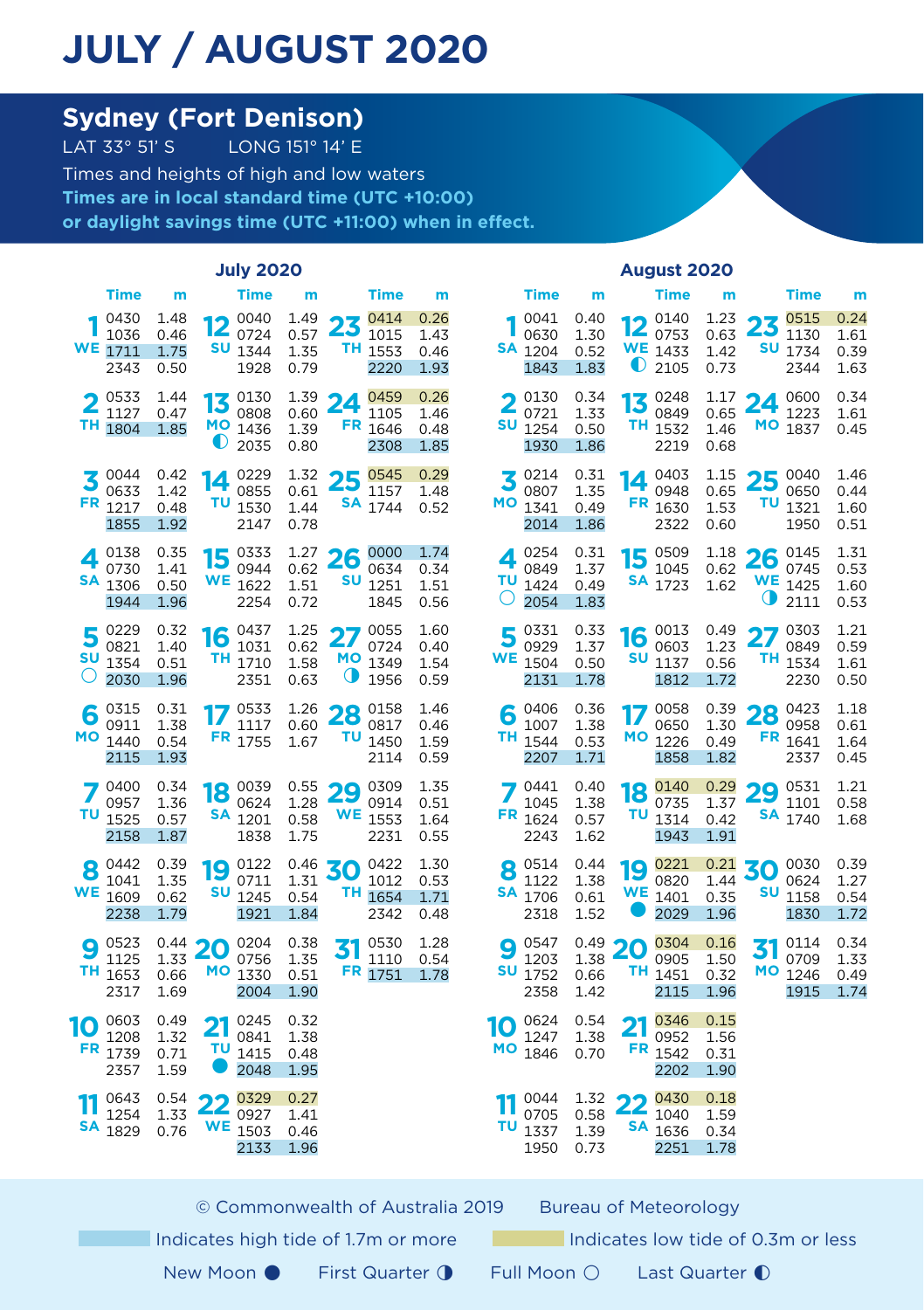#### **SEPTEMBER / OCTOBER 2020**

## **Sydney (Fort Denison)**<br>LAT 33° 51' S<br>LONG 151° 14' E

LONG 151° 14' E Times and heights of high and low waters **Times are in local standard time (UTC +10:00) or daylight savings time (UTC +11:00) when in effect.**

|                  | <b>September 2020</b>                  |                                                |    |                                                             |                                                |                 |                                                                        |                              | October 2020    |                                        |                                                |                       |                                                      |                                                |                     |                                                                              |                              |
|------------------|----------------------------------------|------------------------------------------------|----|-------------------------------------------------------------|------------------------------------------------|-----------------|------------------------------------------------------------------------|------------------------------|-----------------|----------------------------------------|------------------------------------------------|-----------------------|------------------------------------------------------|------------------------------------------------|---------------------|------------------------------------------------------------------------------|------------------------------|
|                  | <b>Time</b>                            | m                                              |    | <b>Time</b>                                                 | m                                              |                 | <b>Time</b>                                                            | m                            |                 | <b>Time</b>                            | m                                              |                       | <b>Time</b>                                          | m                                              |                     | <b>Time</b>                                                                  | m                            |
|                  | 0151<br>0748<br>$TU$ 1329<br>1954      | 0.32<br>1.37<br>0.46<br>1.74                   | 16 | 0334<br>$\sum_{0910}$<br><b>SA</b> 1550<br>2248             | 0.70<br>1.49<br>0.55                           |                 | $^{1.11}_{0.70}$ 23 $^{0030}_{0619}$<br>0619<br><b>WE</b> 1254<br>1944 | 1.33<br>0.52<br>1.66<br>0.45 |                 | 0149<br>0755<br>TH 1351<br>2002        | 0.35<br>1.48<br>0.43<br>1.60                   |                       | $12^{0517}$<br>MO 1717                               | 0.66<br>1.58                                   | Φ                   | $^{1.21}_{0.66}$ 23 $^{0231}_{0757}$<br>0757<br>FR 1432<br>2140              | 1.20<br>0.69<br>1.61<br>0.47 |
| $\left( \right)$ | 0226<br>0824<br><b>WE</b> 1408<br>2030 | 0.31<br>1.41<br>0.44<br>1.72                   |    | 13 $^{0445}_{1017}$<br>1017<br><b>SU</b> 1651<br>2341       | 1.16<br>0.64<br>1.58<br>0.44                   | 24<br>$\bullet$ | 0140<br>0719<br><b>TH</b> 1400<br>2102                                 | 1.21<br>0.61<br>1.60<br>0.48 | ( )             | 0217<br>0827<br>FR 1427<br>2036        | 0.35<br>1.53<br>0.41<br>1.57                   |                       | $13^{0004}_{0617}$<br>0613<br><b>TU</b> 1154<br>1815 | 1.32<br>0.56<br>1.68                           | $^{0.40}_{1.22}$ 24 | 0347<br>0909<br><b>SA</b> 1544<br>2245                                       | 1.18<br>0.73<br>1.53<br>0.49 |
| 3                | 0257<br>0859<br>TH 1445<br>2104        | 0.32<br>1.43<br>0.44<br>1.68                   |    | $14^{0541}$<br>1116<br>MO 1745                              | 0.55<br>1.70                                   |                 | $^{1.25}_{0.55}$ 25 0302<br>0830<br>FR 1514<br>2216                    | 1.15<br>0.67<br>1.57<br>0.48 | z               | 0245<br>0858<br><b>SA</b> 1502<br>2109 | 0.37<br>1.56<br>0.41<br>1.51                   | 14<br>WE              | 0051<br>0700<br>1249<br>1907                         | 1.45<br>0.43<br>1.76                           | SU                  | $\frac{0.30}{1.45}$ 25 $\frac{0458}{1025}$<br>1025<br>1653<br>2341           | 1.21<br>0.73<br>1.50<br>0.48 |
|                  | 0327<br>0931<br><b>FR</b> 1521<br>2137 | 0.34<br>1.45<br>0.45<br>1.61                   |    | $15 \, \frac{0027}{0620}$<br>0628<br><b>TU</b> 1208<br>1833 | $\frac{0.33}{1.35}$ 26<br>1.35<br>0.45<br>1.81 |                 | 0420<br>0945<br><b>SA</b> 1624<br>2317                                 | 1.17<br>0.67<br>1.57<br>0.45 | SU              | 0414<br>1029<br>1640<br>2244           | 0.40<br>1.58<br>0.43<br>1.45                   |                       | $15 \frac{0135}{0745}$<br>0745<br>TH 1343<br>1957    | 1.59<br>0.31<br>1.82                           |                     | $\frac{0.21}{1.59}$ 26 $\frac{0.553}{11.31}$<br>1131<br>MO 1752              | 1.28<br>0.68<br>1.50         |
| 5                | 0356<br>1005<br><b>SA</b> 1600<br>2211 | 0.38<br>1.46<br>0.48<br>1.54                   | 16 | 0110<br>0712<br><b>WE</b> 1258<br>1920                      | 0.22<br>1.46<br>0.34<br>1.89                   | 27              | 0520<br>1053<br><b>SU</b> 1723                                         | 1.23<br>0.63<br>1.59         | 5               | 0442<br>1102<br>MO 1719<br>2320        | 0.45<br>1.59<br>0.45<br>1.37                   | 16                    | 0217<br>0830<br>FR 1435<br>2046                      | 0.16<br>1.71<br>0.22<br>1.82                   |                     | $27^{0026}_{0637}$<br>0637<br><b>TU</b> 1229<br>1840                         | 0.46<br>1.36<br>0.62<br>1.50 |
| 6                | 0426<br>1040<br><b>SU</b> 1639<br>2245 | 0.42<br>1.47<br>0.52<br>1.45                   | TH | 0152<br>0756<br>1348<br>2007                                | 1.56<br>0.26<br>1.92                           |                 | $\frac{0.15}{1.56}$ 28 0005<br>0607<br><b>MO</b> 1148<br>1811          | 0.41<br>1.30<br>0.56<br>1.61 | TU              | 6 $^{0513}_{1177}$<br>1137<br>1801     | 0.51<br>1.58<br>0.50                           | $\overline{17}$<br>SA | 0300<br>0915<br>1528<br>2136                         | 1.81<br>0.16<br>1.76                           |                     | $\frac{0.15}{1.81}$ 28 $\frac{0103}{0715}$<br>0715<br><b>WE</b> 1315<br>1921 | 0.44<br>1.44<br>0.56<br>1.50 |
|                  | 0457<br>1116<br>MO 1723<br>2324        | 0.47<br>1.47<br>0.57<br>1.35                   | 18 | 0233<br>0841<br>FR 1439<br>2056                             | $\frac{0.11}{1.65}$ 29<br>1.65<br>0.21<br>1.89 | τu              | 0045<br>0646<br>1234<br>1852                                           | 0.38<br>1.37<br>0.51<br>1.63 |                 | 0000<br>0546<br><b>WE</b> 1215<br>1848 | 1.29<br>0.57<br>1.55<br>0.54                   | 18                    | 0343<br>1001<br><b>SU</b> 1622<br>2229               | $\frac{0.19}{1.88}$ 29<br>1.88<br>0.15<br>1.66 |                     | 0137<br>0750<br>TH 1356<br>1959                                              | 0.42<br>1.51<br>0.50<br>1.50 |
| 8<br>τυ          | 0530<br>1157<br>1813                   | 0.53<br>1.45<br>0.62                           | 19 | 0315<br>0927<br>SA 1531<br>2145                             | $\frac{0.12}{1.72}$ 30<br>1.72<br>0.20<br>1.80 | <b>WE</b>       | 0118<br>0722<br>1315<br>1929                                           | 0.36<br>1.43<br>0.46<br>1.62 | 8<br>TH.        | 0046<br>0626<br>1300<br>1944           | 1.21<br>0.64<br>1.51<br>0.59                   | 19                    | 0427<br>1049<br>MO 1718<br>2323                      | $\frac{0.26}{1.90}$ 30<br>1.90<br>0.18<br>1.53 | FR.                 | 0207<br>0823<br>1433<br>2033                                                 | 0.41<br>1.57<br>0.46<br>1.48 |
| 9                | 0009<br>0609<br><b>WE</b> 1244<br>1913 | $\frac{1.25}{0.60}$ 20<br>0.60<br>1.43<br>0.66 |    | 0359<br>1015<br><b>SU</b> 1627<br>2236                      | 0.18<br>1.75<br>0.23<br>1.66                   |                 |                                                                        |                              | FR              | 0141<br>0715<br>1354<br>2050           | $\frac{1.15}{0.70}$ 20<br>0.70<br>1.47<br>0.60 |                       | 0513<br>1139<br>TU <sub>1816</sub>                   | 0.37<br>1.87<br>0.25                           | 31                  | 0236<br>0854<br><b>SA</b> 1510<br>2109                                       | 0.41<br>1.62<br>0.42<br>1.46 |
| 10<br>$\bullet$  | 0104<br>0657<br>TH 1338<br>2024        | 1.17<br>0.66<br>1.42<br>0.67                   | 21 | 0443<br>1103<br>MO 1726<br>2330                             | 0.28<br>1.75<br>0.30<br>1.49                   |                 |                                                                        |                              | 10<br>$\bullet$ | 0248<br>0819<br><b>SA</b> 1459<br>2204 | 1.11<br>0.74<br>1.46<br>0.58                   | 21                    | 0019<br>0600<br><b>WE</b> 1231<br>1920               | 1.39<br>0.49<br>1.80<br>0.33                   |                     |                                                                              |                              |
| 11               | 0214<br>0758<br>FR 1443<br>2142        | 1.11<br>0.70<br>1.43<br>0.63                   | 22 | 0529<br>1156<br><b>TU</b> 1830                              | 0.40<br>1.72<br>0.38                           |                 |                                                                        |                              | 11<br>SU        | 0408<br>0936<br>1610<br>2310           | 1.13<br>0.73<br>1.50<br>0.50                   | 22<br>TН              | 0121<br>0654<br>1328<br>2029                         | 1.27<br>0.60<br>1.70<br>0.41                   |                     |                                                                              |                              |

© Commonwealth of Australia 2019 Bureau of Meteorology

Indicates high tide of 1.7m or more Indicates low tide of 0.3m or less

- New Moon First Quarter ↑ Full Moon Last Quarter ●
- 
-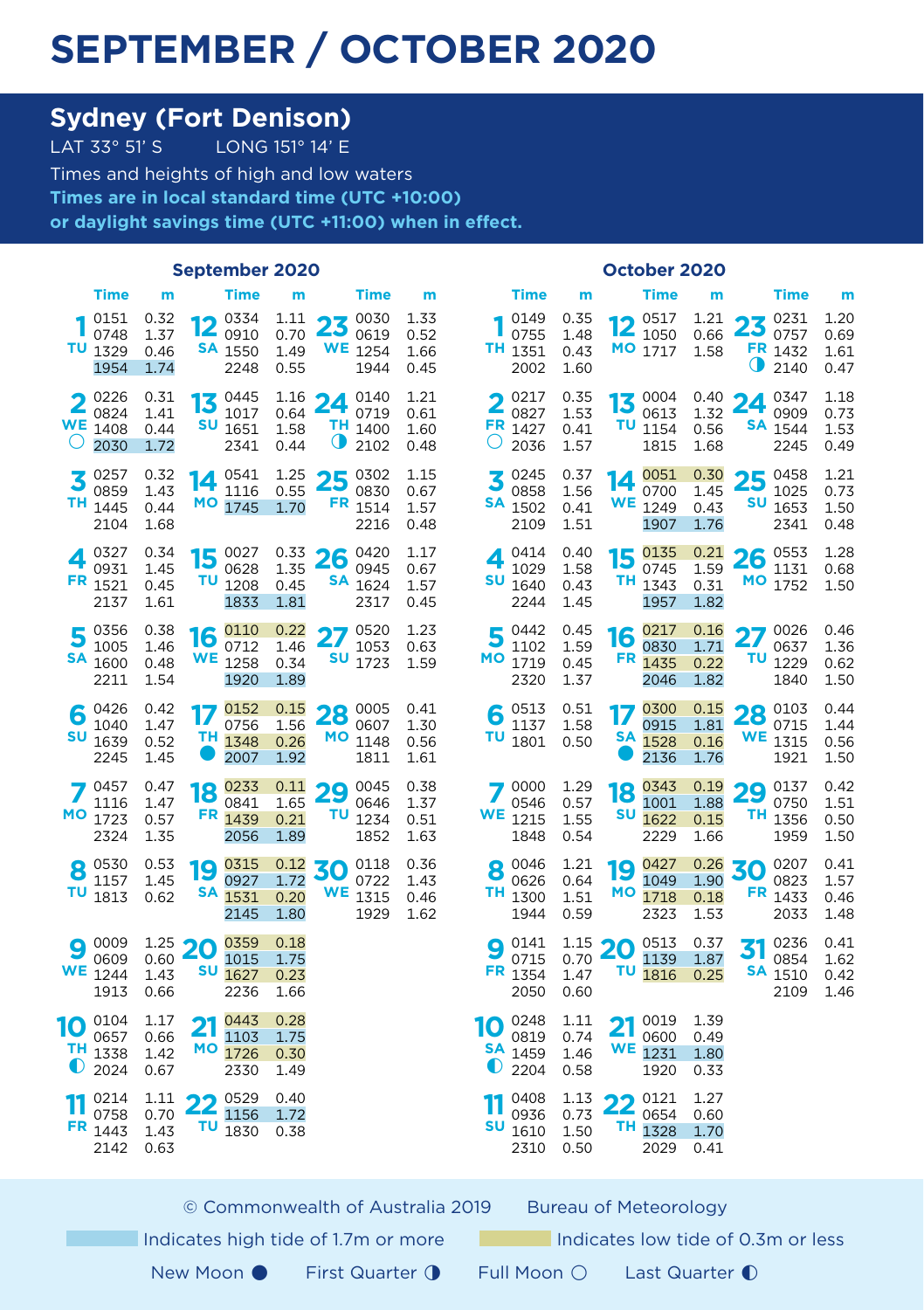### **NOVEMBER / DECEMBER 2020**

# **Sydney (Fort Denison)**<br>LAT 33° 51' S<br>LONG 151° 14' E

LONG  $151^\circ$  14' E Times and heights of high and low waters **Times are in local standard time (UTC +10:00) or daylight savings time (UTC +11:00) when in effect.**

|        | <b>November 2020</b>                   |                                                |          |                                                |                                                |         |                                               |                              | December 2020  |                                        |                              |           |                                                         |                                                |                              |                                                                                |                              |
|--------|----------------------------------------|------------------------------------------------|----------|------------------------------------------------|------------------------------------------------|---------|-----------------------------------------------|------------------------------|----------------|----------------------------------------|------------------------------|-----------|---------------------------------------------------------|------------------------------------------------|------------------------------|--------------------------------------------------------------------------------|------------------------------|
|        | Time                                   | m                                              |          | Time                                           | m                                              |         | <b>Time</b>                                   | m                            |                | <b>Time</b>                            | m                            |           | Time                                                    | m                                              |                              | Time                                                                           | m                            |
| $\cup$ | 0304<br>0926<br><b>SU</b> 1546<br>2145 | 0.43<br>1.67<br>0.40<br>1.42                   | 12       | 0013<br>0630<br><b>TH</b> 1231<br>1840         | $\frac{0.31}{1.56}$ 23<br>1.56<br>0.45<br>1.67 |         | 0415<br>0946<br>MO 1604<br>2249               | 1.25<br>0.76<br>1.44<br>0.53 | τu             | 0302<br>0932<br>1609<br>2204           | 0.51<br>1.77<br>0.39<br>1.33 | 12        | 0024<br>0652<br><b>SA</b> 1320<br>1916                  | 1.77<br>0.37<br>1.51                           |                              | $\frac{0.34}{1.77}$ 23 $\frac{0413}{1004}$<br>1004<br><b>WE</b> 1603<br>2233   | 1.33<br>0.78<br>1.32<br>0.57 |
|        | 0334<br>0958<br>MO 1624<br>2222        | 0.46<br>1.69<br>0.40<br>1.37                   | 13       | 0059<br>0717<br>FR 1329<br>1933                | 0.25<br>1.70<br>0.33<br>1.68                   | 24      | 0509<br>1055<br><b>TU</b> 1704<br>2334        | 1.31<br>0.74<br>1.40<br>0.52 | WE             | 0337<br>1009<br>1648<br>2245           | 0.54<br>1.78<br>0.38<br>1.30 | 13        | 0112<br>0743<br><b>SU</b> 1418<br>2014                  | $\frac{0.34}{1.00}$ 24<br>1.89<br>0.27<br>1.49 |                              | 0505<br>1114<br>TH 1705<br>2318                                                | 1.40<br>0.75<br>1.28<br>0.57 |
| τu     | 0405<br>1031<br>1702<br>2301           | 0.50<br>1.70<br>0.42<br>1.32                   | 14<br>SA | 0143<br>0804<br>1425<br>2027                   | 0.23<br>1.83<br>0.23<br>1.66                   |         | $25^{0556}_{1156}$<br>1156<br><b>WE</b> 1757  | 1.39<br>0.69<br>1.38         | ΤН             | 0415<br>1047<br>1730<br>2329           | 0.57<br>1.78<br>0.40<br>1.27 | 14<br>MО  | 0200<br>0833<br>1514<br>2110                            | 1.97<br>0.20<br>1.46                           |                              | $\frac{0.36}{1.97}$ 25 0552<br>1217<br>FR 1802                                 | 1.47<br>0.69<br>1.26         |
|        | 0439<br>1108<br><b>WE</b> 1745<br>2344 | 0.55<br>1.69<br>0.45<br>1.27                   | 15       | 0228<br>0852<br><b>SU</b> 1519<br>2121         | 0.25<br>1.93<br>0.17<br>1.60                   |         | $26^{0014}_{0637}$<br>0637<br>TH 1249<br>1844 | 0.50<br>1.47<br>0.63<br>1.38 |                | 0457<br>1129<br>FR 1815                | 0.60<br>1.75<br>0.42         |           | $15\frac{0249}{0227}$<br>0923<br><b>TU</b> 1606<br>2204 | 2.01<br>0.18<br>1.42                           |                              | $\frac{0.39}{2.01}$ 26 $\frac{0.001}{0.636}$<br>0636<br><b>SA</b> 1311<br>1855 | 0.56<br>1.55<br>0.61<br>1.27 |
|        | 0515<br>1147<br>TH 1830                | 0.61<br>1.65<br>0.48                           | 16<br>MО | 0313<br>0940<br>1615<br>2215                   | 0.29<br>1.99<br>0.15<br>1.52                   | 27      | 0049<br>0715<br>FR 1334<br>1926               | 0.49<br>1.55<br>0.56<br>1.38 | SA             | $5^{0015}$<br>0542<br>1213<br>1903     | 1.25<br>0.64<br>1.71<br>0.44 |           | $16\frac{0338}{1013}$<br>1013<br><b>WE</b> 1658<br>2257 | 0.43<br>2.01<br>0.20<br>1.38                   | 27<br>SU                     | 0043<br>0716<br>1356<br>1942                                                   | 0.55<br>1.62<br>0.53<br>1.28 |
| 6      | 0030<br>0558<br>FR 1231<br>1922        | 1.21<br>0.66<br>1.61<br>0.52                   | ΤU       | 0359<br>1029<br>1709<br>2311                   | 0.37<br>1.99<br>0.17<br>1.43                   | 28      | 0123<br>0749<br><b>SA</b> 1415<br>2006        | 0.48<br>1.62<br>0.50<br>1.37 | 6              | 0107<br>0634<br><b>SU</b> 1302<br>1957 | 1.24<br>0.67<br>1.67<br>0.45 | TН        | 0428<br>1100<br>1748<br>2348                            | 1.95<br>0.25<br>1.34                           | $\frac{0.49}{1.95}$ 28       | 0122<br>0756<br>MO 1437<br>2026                                                | 0.55<br>1.69<br>0.46<br>1.29 |
|        | 0124<br>0649<br><b>SA</b> 1323<br>2023 | 1.18<br>0.71<br>1.56<br>0.53                   | 18       | 0447<br>1118<br><b>WE</b> 1805                 | $\frac{0.45}{1.94}$ 29<br>0.24                 | รบ      | 0156<br>0824<br>1454<br>2045                  | 0.48<br>1.69<br>0.44<br>1.36 | МO             | 0205<br>0734<br>1358<br>2053           | 1.25<br>0.69<br>1.62<br>0.44 | 18        | 0517<br>1148<br>FR 1838                                 | 1.86<br>0.32                                   | $\frac{0.55}{1.86}$ 29<br>τυ | 0200<br>0833<br>1515<br>2107                                                   | 0.54<br>1.76<br>0.41<br>1.30 |
| 8<br>◐ | 0229<br>0753<br><b>SU</b> 1424<br>2128 | 1.17<br>0.74<br>1.54<br>0.51                   | 19       | 0007<br>0537<br>TH 1210<br>1903                | $\frac{1.34}{0.55}$ 30<br>0.55<br>1.85<br>0.32 | $\circ$ | 0229<br>0858<br>MO 1531<br>2124               | 0.49<br>1.74<br>0.41<br>1.35 | 8              | 0308<br>0842<br><b>TU</b> 1500<br>2149 | 1.30<br>0.69<br>1.58<br>0.42 | 19        | 0040<br>0607<br><b>SA</b> 1235<br>1927                  | $\frac{1.30}{0.61}$ 30<br>0.61<br>1.74<br>0.41 | U                            | 0239<br>0912<br><b>WE</b> 1554<br>2147                                         | 0.53<br>1.80<br>0.37<br>1.31 |
| 9      | 0339<br>0907<br>MO 1532<br>2230        | $\frac{1.20}{2.73}$ 20<br>0.73<br>1.54<br>0.46 | FR       | 0106<br>0631<br>1302<br>2003                   | 1.27<br>0.63<br>1.74<br>0.40                   |         |                                               |                              | 9<br><b>WE</b> | 0410<br>0955<br>1607<br>2243           | 1.38<br>0.66<br>1.55<br>0.39 | 20<br>SU  | 0131<br>0700<br>1322<br>2015                            | 1.27<br>0.68<br>1.62<br>0.48                   | 31                           | 0318<br>0951<br>TH 1633<br>2229                                                | 0.53<br>1.84<br>0.34<br>1.32 |
| 10     | 0445<br>1022<br><b>TU</b> 1642<br>2324 | 1.29<br>0.67<br>1.58<br>0.38                   | 21       | 0208<br>0730<br><b>SA</b> 1359<br>2103         | 1.23<br>0.71<br>1.61<br>0.47                   |         |                                               |                              | 10<br>ΤН       | 0507<br>1108<br>1714<br>2334           | 1.50<br>0.58<br>1.53<br>0.36 | 21<br>МO  | 0224<br>0755<br>1411<br>2101                            | 1.27<br>0.73<br>1.49<br>0.53                   |                              |                                                                                |                              |
|        | 0540<br>1130<br><b>WE</b> 1744         | 1.41<br>0.57<br>1.63                           |          | $22^{0315}_{0836}$<br>501500<br>$\bullet$ 2159 | 1.22<br>0.75<br>1.51<br>0.51                   |         |                                               |                              |                | 0601<br>1216<br>FR 1816                | 1.64<br>0.48<br>1.52         | $\bullet$ | $22^{0318}_{0857}$<br>$TU_{1504}$<br>2147               | 1.29<br>0.77<br>1.39<br>0.56                   |                              |                                                                                |                              |

© Commonwealth of Australia 2019 Bureau of Meteorology Indicates high tide of 1.7m or more Indicates low tide of 0.3m or less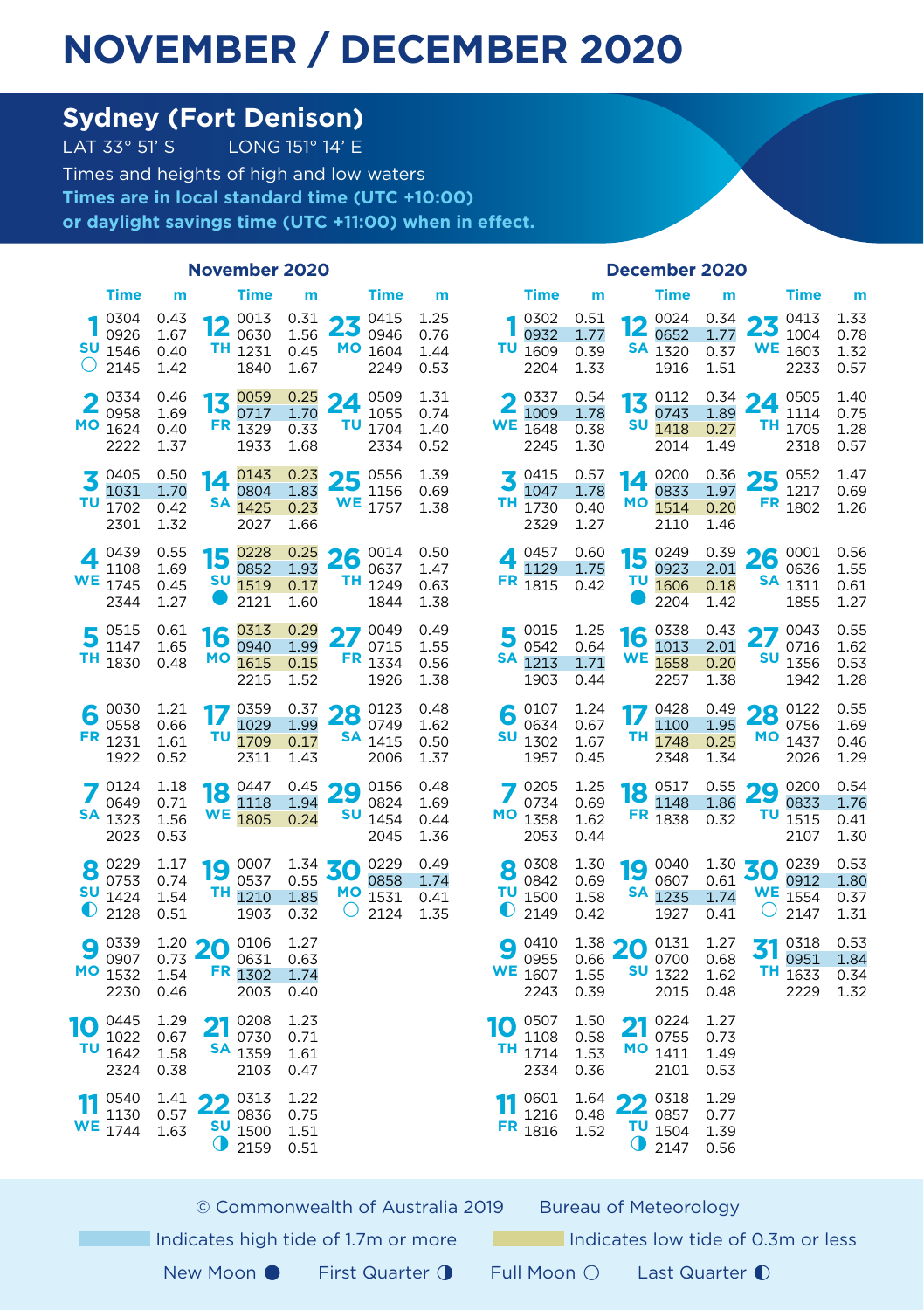#### **JANUARY / FEBRUARY 2021**

# **Sydney (Fort Denison)**<br>LAT 33° 51' S<br>LONG 151° 14' E

LONG  $151^\circ$  14' E Times and heights of high and low waters **Times are in local standard time (UTC +10:00) or daylight savings time (UTC +11:00) when in effect.**

|                         | January 2021                                 |                              |         |                                                          |                                                |                        |                                                                       | <b>February 2021</b>         |                               |                                                       |                                        |          |                                        |                                                |    |                                                                    |                              |
|-------------------------|----------------------------------------------|------------------------------|---------|----------------------------------------------------------|------------------------------------------------|------------------------|-----------------------------------------------------------------------|------------------------------|-------------------------------|-------------------------------------------------------|----------------------------------------|----------|----------------------------------------|------------------------------------------------|----|--------------------------------------------------------------------|------------------------------|
|                         | Time                                         | m                            |         | <b>Time</b>                                              | m                                              |                        | <b>Time</b>                                                           | m                            |                               | Time                                                  | m                                      |          | Time                                   | m                                              |    | <b>Time</b>                                                        | m                            |
|                         | 0400<br>1032<br>FR 1714<br>2312              | 0.53<br>1.85<br>0.34<br>1.33 | Ю<br>12 | 0144<br>0821<br>TU 1508<br>2101                          | 1.93<br>0.25<br>1.38                           | $\frac{0.45}{1.93}$ 23 | 0501<br>1139<br><b>SA</b> 1723<br>2315                                | 1.45<br>0.72<br>1.17<br>0.65 |                               | 0520<br>1143<br>MO 1814                               | 0.44<br>1.84<br>0.28                   | 16<br>IZ | 0314<br>0942<br>FR 1617<br>2215        | $\frac{0.45}{1.87}$ 23<br>1.87<br>0.29<br>1.44 |    | 0609<br>1304<br>$TU_{1900}$                                        | 1.55<br>0.57<br>1.21         |
| $\overline{\mathbf{2}}$ | 0444<br>1114<br>$SA$ <sub>1757</sub><br>2358 | 0.54<br>1.84<br>0.34<br>1.33 |         | $13 \frac{0235}{0911}$<br>0911<br><b>WE</b> 1556<br>2151 | $\frac{0.45}{1.07}$ 24<br>1.97<br>0.22<br>1.39 |                        | 0555<br>1243<br><b>SU</b> 1828                                        | 1.51<br>0.65<br>1.19         | $\overline{\mathbf{2}}$<br>τu | 0022<br>0612<br>1229<br>1857                          | 1.49<br>0.47<br>1.75<br>0.33           | 13       | 0356<br>1022<br><b>SA</b> 1653<br>2253 | $^{0.45}_{1.97}$ 24<br>1.83<br>0.32<br>1.45    |    | 0030<br>0700<br><b>WE</b> 1348<br>1945                             | 0.66<br>1.64<br>0.48<br>1.29 |
| 3<br>SU                 | 0530<br>1158<br>1841                         | 0.55<br>1.80<br>0.35         | 14      | 0324<br>0959<br>TH 1642<br>2238                          | 0.45<br>1.96<br>0.24<br>1.39                   |                        | $25\substack{0007\\0645}$<br>0645<br>MO 1334<br>1922                  | 0.64<br>1.59<br>0.56<br>1.22 | J                             | $\overline{2}$ 0112<br>0708<br><b>WE</b> 1318<br>1942 | 1.51<br>0.51<br>1.62<br>0.40           | 14       | 0437<br>1100<br><b>SU</b> 1727<br>2330 | 1.75<br>0.37<br>1.45                           | TН | $\frac{0.47}{1.75}$ 25 $\frac{0117}{0745}$<br>0745<br>1429<br>2025 | 0.58<br>1.74<br>0.39<br>1.37 |
| 4                       | 0046<br>0622<br>MO 1245<br>1928              | 1.34<br>0.58<br>1.74<br>0.37 |         | $15\frac{0412}{1044}$<br>1044<br>FR 1725<br>2323         | $\frac{0.47}{1.91}$ 26<br>1.91<br>0.28<br>1.38 | τυ                     | 0054<br>0729<br>1417<br>2007                                          | 0.61<br>1.67<br>0.48<br>1.27 |                               | 0205<br>0812<br>TH 1415<br>2032                       | 1.53<br>0.56<br>1.47<br>0.47           | 15<br>МO | 0516<br>1134<br>1758                   | $^{0.51}_{1.65}$ 26<br>1.65<br>0.43            |    | 0202<br>0829<br>FR 1507<br>2105                                    | 0.50<br>1.83<br>0.30<br>1.45 |
| 5                       | 0139<br>0719<br>TU 1336<br>2017              | 1.37<br>0.61<br>1.65<br>0.40 |         | $16\frac{0457}{1125}$<br>1126<br><b>SA</b> 1805          | 0.51<br>1.83<br>0.34                           | 27                     | 0138<br>0811<br><b>WE</b> 1456<br>2048                                | 0.57<br>1.75<br>0.40<br>1.31 | Э                             | 0305<br>0926<br>$FR$ 1522<br>2130                     | 1.56<br>0.59<br>1.34<br>0.54           |          | 16 0005<br>0557<br>TU 1209<br>1828     | $\frac{1.45}{0.56}$ 27<br>0.56<br>1.55<br>0.49 | Ő  | 0247<br>0912<br><b>SA</b> 1545<br>2145                             | 0.42<br>1.90<br>0.25<br>1.53 |
| 6<br>$\mathbb U$        | 0236<br>0823<br><b>WE</b> 1433<br>2109       | 1.41<br>0.63<br>1.56<br>0.42 |         | 0006<br>0542<br><b>SU</b> 1205<br>1844                   | 0.56<br>1.72<br>0.41                           |                        | $1.36$ 28 0220<br>0852<br>TH $\overline{1534}$<br>2129                | 0.52<br>1.82<br>0.34<br>1.36 | 6                             | 0410<br>1048<br><b>SA</b> 1642<br>2233                | 1.60<br>0.57<br>1.26<br>0.58           | 17       | 0043<br>0641<br><b>WE</b> 1245<br>1900 | 0.62<br>1.44<br>0.55                           | SU | $1.44$ 28 $0332$<br>0955<br>1623<br>2228                           | 0.36<br>1.92<br>0.22<br>1.60 |
|                         | 0336<br>0935<br>TH 1539<br>2204              | 1.47<br>0.63<br>1.46<br>0.44 | 18      | 0048<br>0627<br>MO 1245<br>1921                          | 0.62<br>1.60<br>0.48                           | $\circ$                | $\frac{1.35}{0.62}$ 29 $\frac{0302}{0933}$<br>0933<br>FR 1613<br>2209 | 0.48<br>1.88<br>0.29<br>1.40 | SU                            | 0516<br>1208<br>1801<br>2340                          | 1.66<br>0.51<br>1.25<br>0.58           | 18       | 0123<br>0729<br>TH 1326<br>1936        | 1.43<br>0.68<br>1.33<br>0.61                   |    |                                                                    |                              |
| 8                       | 0436<br>1053<br>FR 1651<br>2300              | 1.56<br>0.59<br>1.40<br>0.46 | 19      | 0132<br>0715<br><b>TU</b> 1324<br>2000                   | $\frac{1.34}{0.68}$ 30<br>0.68<br>1.48<br>0.54 |                        | 0346<br>1015<br><b>SA</b> 1652<br>2251                                | 0.44<br>1.91<br>0.26<br>1.44 | 8                             | 0621<br>1315<br>MO 1909                               | 1.73<br>0.43<br>1.28                   | 19       | 0209<br>0827<br>FR 1416<br>2021        | 1.42<br>0.72<br>1.23<br>0.68                   |    |                                                                    |                              |
| 9                       | 0536<br>1209<br><b>SA</b> 1802<br>2356       | 1.67<br>0.51<br>1.36<br>0.46 | 20      | 0219<br>0808<br><b>WE</b> 1409<br>2040                   | 1.34<br>0.73<br>1.36<br>0.58                   | 31<br>SU               | 0432<br>1059<br>1732<br>2335                                          | 0.43<br>1.90<br>0.26<br>1.47 | 9                             | 0042<br>0719<br><b>TU</b> 1410<br>2004                | $\frac{0.55}{1.80}$ 20<br>0.35<br>1.33 | ∪        | 0303<br>0938<br><b>SA</b> 1523<br>2119 | 1.42<br>0.74<br>1.15<br>0.73                   |    |                                                                    |                              |
| 10                      | 0633<br>1316<br><b>SU</b> 1908               | 1.77<br>0.41<br>1.36         | 21<br>O | 0310<br>0912<br>$TH$ <sub>1503</sub><br>2128             | 1.36<br>0.77<br>1.27<br>0.62                   |                        |                                                                       |                              | 10<br>WE                      | 0137<br>0812<br>1457<br>2052                          | 0.51<br>1.86<br>0.30<br>1.38           | 21       | 0405<br>1058<br><b>SU</b> 1645<br>2228 | 1.43<br>0.72<br>1.12<br>0.74                   |    |                                                                    |                              |
|                         | 0051<br>0729<br><b>MO</b> 1415<br>2008       | 0.46<br>1.87<br>0.31<br>1.37 | 22      | 0405<br>1026<br>FR 1611<br>2220                          | 1.40<br>0.76<br>1.20<br>0.64                   |                        |                                                                       |                              | 11                            | 0228<br>0859<br>TH 1539<br>2135                       | 0.47<br>1.88<br>0.28<br>1.42           | 22       | 0510<br>1209<br>MO 1802<br>2333        | 1.47<br>0.66<br>1.15<br>0.72                   |    |                                                                    |                              |

© Commonwealth of Australia 2020 Bureau of Meteorology

Indicates high tide of 1.7m or more Indicates low tide of 0.3m or less

New Moon ● First Quarter ↑ Full Moon ○ Last Quarter ●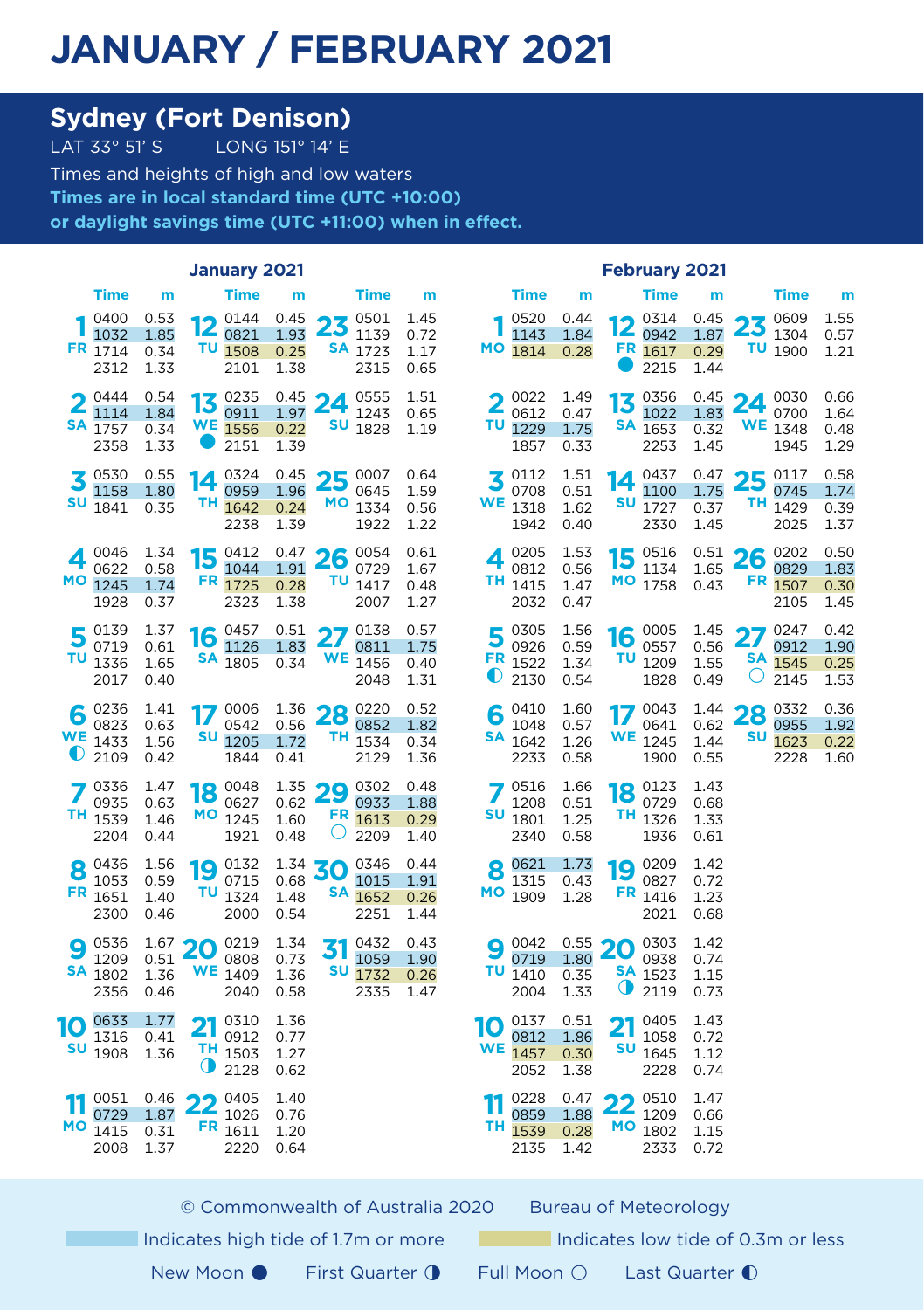### **MARCH / APRIL 2021**

# **Sydney (Fort Denison)**<br>LAT 33° 51' S<br>LONG 151° 14' E

LONG  $151^\circ$  14' E Times and heights of high and low waters **Times are in local standard time (UTC +10:00) or daylight savings time (UTC +11:00) when in effect.**

|        | <b>March 2021</b>                      |                              |          |                                               |                                                |          |                                                                              |                              | <b>April 2021</b>      |                                        |                                             |                 |                                                |                                                |                                              |                                                                              |                              |
|--------|----------------------------------------|------------------------------|----------|-----------------------------------------------|------------------------------------------------|----------|------------------------------------------------------------------------------|------------------------------|------------------------|----------------------------------------|---------------------------------------------|-----------------|------------------------------------------------|------------------------------------------------|----------------------------------------------|------------------------------------------------------------------------------|------------------------------|
|        | <b>Time</b>                            | m                            |          | <b>Time</b>                                   | m                                              |          | Time                                                                         | m                            |                        | Time                                   | m                                           |                 | Time                                           | m                                              |                                              | Time                                                                         | m                            |
|        | 0420<br>1040<br>MO 1703<br>2311        | 0.33<br>1.89<br>0.23<br>1.65 | ıА<br>12 | 0219<br>0841<br>FR 1512<br>2113               | 1.78<br>0.35<br>1.50                           |          | $\frac{0.50}{1.78}$ 23 $\frac{0422}{1127}$<br>1127<br><b>TU</b> 1732<br>2257 | 1.48<br>0.66<br>1.17<br>0.79 |                        | 0558<br>1203<br>TH 1757                | 0.32<br>1.58<br>0.45                        |                 | 0221<br>$\mathbf{Z}_{0827}$<br>MO 1432<br>2047 | 1.59<br>0.47<br>1.67                           |                                              | $\frac{0.50}{1.59}$ 23 $\frac{0.445}{1125}$<br>1125<br>FR 1738<br>2326       | 1.66<br>0.46<br>1.47<br>0.62 |
| τu     | 0511<br>1126<br>1744<br>2357           | 0.34<br>1.81<br>0.28<br>1.68 | 13       | 0300<br>0920<br><b>SA</b> 1545<br>2147        | $\frac{0.47}{1.76}$ 24<br>1.76<br>0.36<br>1.53 |          | 0530<br>1224<br><b>WE</b> 1830                                               | 1.54<br>0.57<br>1.26         |                        | 0022<br>0659<br>FR 1300<br>1845        | 1.85<br>0.38<br>1.44<br>0.57                | 13              | 0258<br>0901<br><b>TU</b> 1500<br>2118         | $^{0.50}_{1.54}$ 24<br>1.54<br>0.51<br>1.70    |                                              | 0539<br>1208<br><b>SA</b> 1822                                               | 1.73<br>0.38<br>1.61         |
| WE     | 0604<br>1215<br>1826                   | 0.37<br>1.68<br>0.36         | 14<br>SU | 0339<br>0957<br>1615<br>2220                  | 1.71<br>0.39<br>1.56                           |          | $\frac{0.46}{1.71}$ 25 0000<br>0625<br><b>TH</b> 1310<br>1915                | 0.71<br>1.64<br>0.47<br>1.36 | SA                     | 0116<br>0806<br>1405<br>1940           | 1.79<br>0.46<br>1.31<br>0.68                | WE              | 14 0334<br>0937<br>1528<br>2149                | 1.48<br>0.55<br>1.71                           |                                              | $^{0.50}_{1.48}$ 25 $^{0019}_{0629}$<br>0629<br>$SU$ <sub>1250</sub><br>1906 | 0.50<br>1.79<br>0.32<br>1.75 |
|        | 0045<br>0702<br>TH 1307<br>1911        | 1.68<br>0.43<br>1.53<br>0.46 |          | $15^{0417}_{1030}$<br>1030<br>MO 1644<br>2253 | $^{0.47}_{1.65}$ 26<br>1.65<br>0.43<br>1.57    |          | 0053<br>0714<br>FR 1351<br>1956                                              | 0.60<br>1.74<br>0.38<br>1.48 | SU<br>$\mathbf\bullet$ | 0218<br>0822<br>1422<br>1948           | 1.72<br>0.51<br>1.24<br>0.75                |                 | 15 $^{0413}_{1014}$<br>1014<br>TH 1557<br>2223 | $\frac{0.52}{1.42}$ 26<br>1.42<br>0.61<br>1.70 |                                              | 0112<br>0719<br>MO 1332<br>1950                                              | 0.39<br>1.80<br>0.30<br>1.87 |
| 5      | 0139<br>0808<br>FR 1406<br>2001        | 1.67<br>0.50<br>1.37<br>0.57 |          | $16^{0455}$<br>1104<br><b>TU</b> 1712<br>2325 | 0.50<br>1.57<br>0.48<br>1.58                   | 27<br>SA | 0142<br>0800<br>1430<br>2037                                                 | 0.49<br>1.83<br>0.30<br>1.59 | 5                      | 0231<br>0938<br>MO 1546<br>2109        | 1.66<br>0.53<br>1.24<br>0.78                |                 | $16^{0454}_{1052}$<br>1052<br>FR 1629<br>2259  | 0.56<br>1.35<br>0.67<br>1.67                   | 27<br>τu<br>O                                | 0204<br>0810<br>1415<br>2035                                                 | 0.31<br>1.77<br>0.31<br>1.97 |
| 6<br>◐ | 0239<br>0924<br><b>SA</b> 1519<br>2104 | 1.64<br>0.55<br>1.25<br>0.65 |          | 0533<br>1139<br><b>WE</b> 1740<br>2359        | 1.48<br>0.53<br>1.57                           | SU       | $^{0.53}_{1.48}$ 28 $^{0230}_{0845}$<br>0845<br>1510<br>2118                 | 0.39<br>1.88<br>0.25<br>1.70 | 6<br>τυ                | 0347<br>1045<br>1655<br>2225           | 1.63<br>0.52<br>1.29<br>0.74                |                 | 0538<br>1135<br><b>SA</b> 1705<br>2340         | 1.28<br>0.73<br>1.62                           | $\frac{0.60}{1.28}$ 28 $\frac{0.258}{0.902}$ | 0902<br><b>WE</b> 1459<br>2123                                               | 0.26<br>1.70<br>0.36<br>2.02 |
|        | 0348<br>1047<br><b>SU</b> 1645<br>2219 | 1.63<br>0.55<br>1.20<br>0.70 |          | $18^{0615}_{1215}$<br>1215<br>TH 1809         | $^{0.58}_{1.70}$ 29<br>1.39<br>0.60            | O        | 0318<br>0932<br>MO 1550<br>2201                                              | 0.32<br>1.88<br>0.24<br>1.79 |                        | 0454<br>1140<br><b>WE</b> 1748<br>2329 | 1.64<br>0.49<br>1.37<br>0.68                |                 | $18^{0629}_{1225}$<br>1225<br><b>SU</b> 1749   | $\frac{0.65}{1.22}$ 29<br>1.22<br>0.79         |                                              | 0353<br>0958<br>TH 1544<br>2212                                              | 0.26<br>1.60<br>0.45<br>2.02 |
| 8      | 0503<br>1203<br>MO 1805<br>2333        | 1.64<br>0.51<br>1.23<br>0.68 | 19       | 0035<br>0700<br>FR 1257<br>1844               | $\frac{1.55}{0.63}$ 30<br>0.63<br>1.30<br>0.67 | τυ       | 0408<br>1020<br>1630<br>2246                                                 | 0.28<br>1.82<br>0.27<br>1.85 | 8<br>TH.               | 0548<br>1225<br>1831                   | 1.66<br>0.46<br>1.45                        | 19              | 0028<br>0729<br>MO 1325<br>1846                | $\frac{1.57}{0.68}$ 30<br>1.18<br>0.84         |                                              | 0451<br>1054<br>FR 1632<br>2303                                              | 0.29<br>1.49<br>0.55<br>1.97 |
| 9      | 0611<br>1305<br><b>TU</b> 1906         | 1.68<br>0.45<br>1.30         | 20       | 0117<br>0754<br><b>SA</b> 1345<br>1926        | 1.52<br>0.68<br>1.21<br>0.74                   | 31       | 0501<br>1111<br><b>WE</b> 1713<br>2333                                       | 0.28<br>1.72<br>0.35<br>1.87 | 9                      | 0021<br>0634<br>FR 1302<br>1909        | $^{0.61}_{1.67}$ 20<br>1.67<br>0.45<br>1.53 | O               | 0128<br>0836<br>TU 1439<br>2000                | 1.54<br>0.68<br>1.19<br>0.86                   |                                              |                                                                              |                              |
| 10     | 0038<br>0709<br><b>WE</b> 1354<br>1954 | 0.62<br>1.73<br>0.40<br>1.38 | 21       | 0208<br>0900<br><b>SU</b> 1449<br>2024        | 1.48<br>0.71<br>1.15<br>0.80                   |          |                                                                              |                              | 10                     | 0105<br>0715<br><b>SA</b> 1335<br>1944 | 0.56<br>1.66<br>0.44<br>1.59                | 21<br><b>WE</b> | 0237<br>0942<br>1553<br>2118                   | 1.54<br>0.63<br>1.24<br>0.82                   |                                              |                                                                              |                              |
| TH.    | 0132<br>0758<br>1435<br>2035           | 0.55<br>1.77<br>0.36<br>1.44 | 22       | 0311<br>1015<br>MO 1612<br>$\bigcirc$ 2140    | 1.46<br>0.71<br>1.13<br>0.82                   |          |                                                                              |                              | SU                     | 0145<br>0752<br>1404<br>2016           | 0.52<br>1.63<br>0.45<br>1.63                | 22              | 0345<br>1037<br>TH 1651<br>2227                | 1.58<br>0.55<br>1.34<br>0.74                   |                                              |                                                                              |                              |

|                    | © Commonwealth of Australia 2020    |                     | <b>Bureau of Meteorology</b>       |  |
|--------------------|-------------------------------------|---------------------|------------------------------------|--|
|                    | Indicates high tide of 1.7m or more |                     | Indicates low tide of 0.3m or less |  |
| New Moon $\bullet$ | <b>First Quarter 1</b>              | Full Moon $\bigcap$ | Last Quarter $\bigcap$             |  |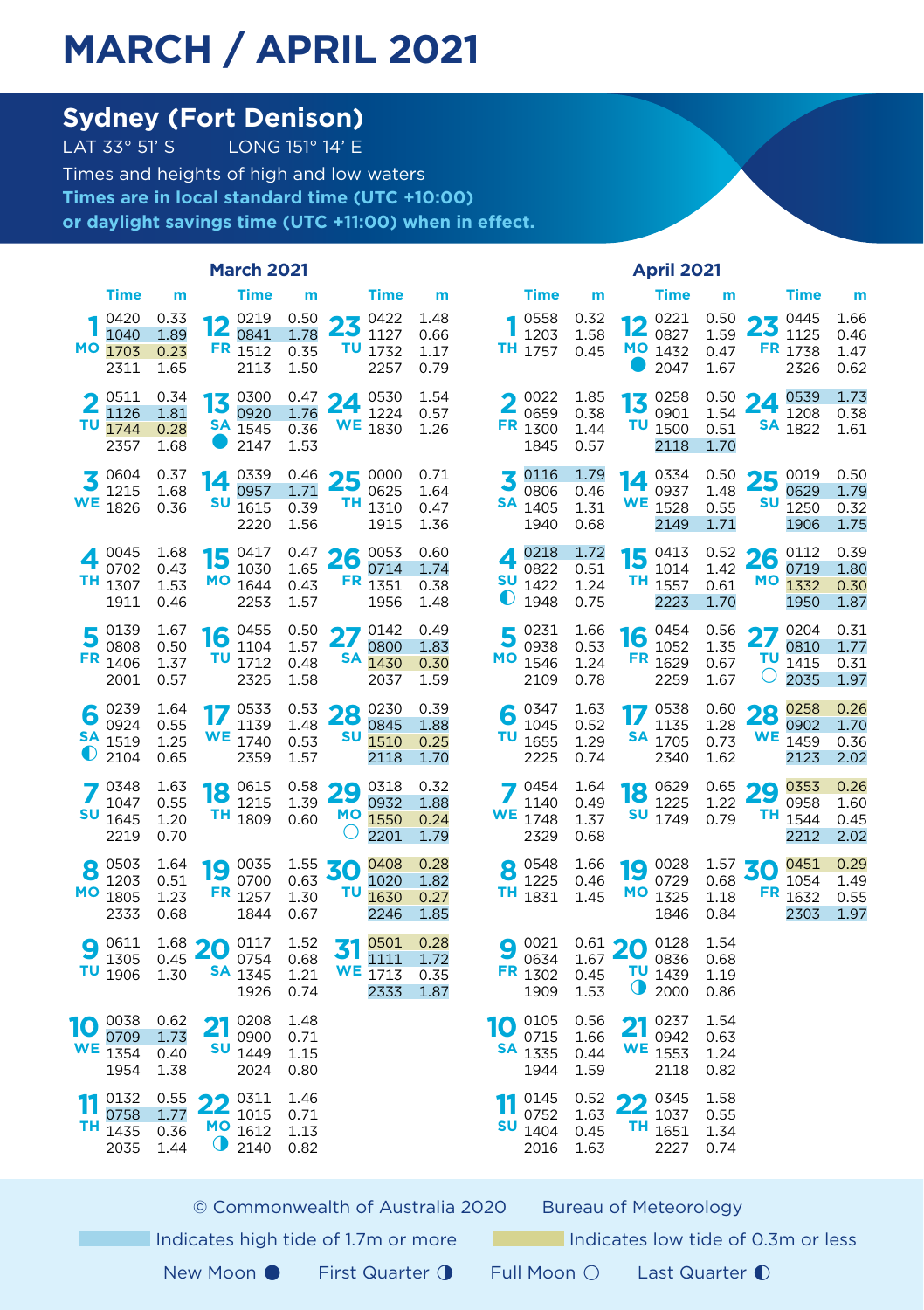### **MAY / JUNE 2021**

## **Sydney (Fort Denison)**<br>LAT 33° 51' S<br>LONG 151° 14' E

LONG 151° 14' E Times and heights of high and low waters **Times are in local standard time (UTC +10:00) or daylight savings time (UTC +11:00) when in effect.**

|           | <b>May 2021</b>                        |                              |           |                                                      |                                                |          |                                                                                |                              | <b>June 2021</b>             |                                            |                                             |          |                                                       |                                                |          |                                                                       |                              |
|-----------|----------------------------------------|------------------------------|-----------|------------------------------------------------------|------------------------------------------------|----------|--------------------------------------------------------------------------------|------------------------------|------------------------------|--------------------------------------------|---------------------------------------------|----------|-------------------------------------------------------|------------------------------------------------|----------|-----------------------------------------------------------------------|------------------------------|
|           | Time                                   | m                            |           | Time                                                 | m                                              |          | <b>Time</b>                                                                    | m                            |                              | <b>Time</b>                                | m                                           |          | Time                                                  | m                                              |          | Time                                                                  | m                            |
|           | 0554<br>1155<br><b>SA</b> 1725<br>2359 | 0.36<br>1.39<br>0.65<br>1.88 | $\bullet$ | 100239<br>$12_{0834}$<br><b>WE</b> 1419<br>2046      | 1.44<br>0.58<br>1.78                           |          | $\frac{0.52}{1.44}$ 23 $\frac{0505}{1125}$<br>1125<br><b>SU</b> 1748           | 1.67<br>0.40<br>1.72         |                              | 0037<br>0740<br>TU 1345<br>1911            | 1.78<br>0.49<br>1.33<br>0.79                | 19       | 0338<br>$12_{0932}$<br><b>SA</b> 1500<br>2133         | 0.49<br>1.33<br>0.66<br>1.83                   |          | $23^{0047}_{0641}$<br>0641<br><b>WE</b> 1228<br>1903                  | 0.39<br>1.50<br>0.44<br>2.01 |
| 2<br>SU   | 0700<br>1300<br>1825                   | 0.43<br>1.31<br>0.74         |           | 13 $^{0316}_{0912}$<br>0913<br>TH 1450<br>2119       | 1.41<br>0.62<br>1.79                           |          | $^{0.51}_{1.41}$ 24 $^{0000}_{0600}$<br>0600<br>MO 1210<br>1836                | 0.51<br>1.68<br>0.37<br>1.86 | $\overline{\mathbf{2}}$<br>U | 0138<br>0835<br><b>WE</b> 1447<br>2019     | 1.66<br>0.54<br>1.35<br>0.82                |          | 13 $^{0417}_{1015}$<br>1015<br><b>SU</b> 1540<br>2213 | $^{0.50}_{1.22}$ 24<br>1.32<br>0.68<br>1.81    |          | 0145<br>0740<br>TH 1319<br>1956                                       | 0.30<br>1.48<br>0.45<br>2.07 |
| 3         | 0100<br>0809<br>MO 1414<br>1934        | 1.77<br>0.49<br>1.28<br>0.80 | 14        | 0355<br>0952<br>FR 1524<br>2155                      | 1.37<br>0.66<br>1.78                           | τu       | $\frac{0.52}{1.37}$ 25 $\frac{0057}{0656}$<br>0656<br>1256<br>1924             | 0.40<br>1.67<br>0.37<br>1.98 | z                            | 0239<br>0925<br>TH <sub>1544</sub><br>2129 | 1.56<br>0.57<br>1.40<br>0.81                | 14       | 0500<br>1059<br>MO 1622<br>2254                       | 1.30<br>0.71<br>1.78                           | Ő        | $\frac{0.51}{1.30}$ 25 $\frac{0241}{0837}$<br>0837<br>FR 1411<br>2047 | 0.24<br>1.46<br>0.48<br>2.09 |
| $\bullet$ | 0209<br>0914<br>$TU$ 1525<br>2050      | 1.68<br>0.53<br>1.30<br>0.82 |           | $15^{0435}_{1032}$<br>1033<br><b>SA</b> 1600<br>2232 | 1.32<br>0.71<br>1.75                           | Ő        | $\frac{0.54}{1.32}$ 26 $\frac{0.153}{0.751}$<br>0751<br><b>WE</b> 1343<br>2013 | 0.31<br>1.63<br>0.40<br>2.06 | FR                           | 0339<br>1009<br>1633<br>2234               | 1.49<br>0.59<br>1.47<br>0.78                | 15<br>τu | 0545<br>1146<br>1710<br>2339                          | $\frac{0.53}{1.29}$ 26<br>1.29<br>0.73<br>1.73 |          | 0334<br>0932<br><b>SA</b> 1503<br>2139                                | 0.23<br>1.44<br>0.51<br>2.07 |
| 5         | 0320<br>1012<br><b>WE</b> 1626<br>2203 | 1.62<br>0.55<br>1.36<br>0.79 | 16        | 0519<br>1117<br><b>SU</b> 1640<br>2314               | 0.58<br>1.28<br>0.75<br>1.71                   | 27       | 0249<br>0848<br>TH 1430<br>2102                                                | 0.26<br>1.57<br>0.45<br>2.10 | Э                            | 0433<br>1049<br><b>SA</b> 1718<br>2331     | 1.45<br>0.59<br>1.54<br>0.73                |          | $16\frac{0633}{1270}$<br>1238<br><b>WE</b> 1804       | 0.53<br>1.30<br>0.76                           | 27<br>SU | 0428<br>1027<br>1557<br>2229                                          | 0.27<br>1.41<br>0.56<br>1.99 |
| 6         | 0423<br>1100<br>TH 1716<br>2307        | 1.59<br>0.55<br>1.44<br>0.74 | 17        | 0608<br>1207<br>MO 1726                              | 1.25<br>0.80                                   |          | $^{0.61}_{1.25}$ 28 $^{0345}_{0945}$<br>0945<br>FR 1521<br>2154                | 0.25<br>1.50<br>0.51<br>2.08 | 6<br>SU                      | 0522<br>1127<br>1758                       | 1.42<br>0.59<br>1.61                        |          | $17^{0030}$<br>0724<br>TH 1335<br>1906                | 1.68<br>0.52<br>1.34<br>0.77                   |          | $28^{0519}_{1120}$<br>1120<br>MO 1649<br>2318                         | 0.32<br>1.39<br>0.61<br>1.87 |
|           | 0516<br>1142<br>FR 1759                | 1.57<br>0.54<br>1.52         |           | $18\degree 0000$<br>0702<br><b>TU</b> 1303<br>1822   | $1.66$ 29<br>0.62<br>1.24<br>0.83              |          | 0443<br>1044<br><b>SA</b> 1614<br>2246                                         | 0.28<br>1.43<br>0.59<br>2.01 | мо                           | 0021<br>0607<br>1202<br>1835               | 0.67<br>1.40<br>0.59<br>1.68                |          | 18 0126<br>0815<br>FR 1433<br><b>1</b> 2015           | 0.50<br>1.41<br>0.75                           |          | $1.63$ 29 0610<br>1213<br>TU 1744                                     | 0.40<br>1.37<br>0.67         |
| 8         | 0000<br>0601<br><b>SA</b> 1217<br>1836 | 0.68<br>1.55<br>0.53<br>1.59 | 19        | 0056<br>0800<br><b>WE</b> 1407<br>1929               | $\frac{1.62}{0.61}$ 30<br>0.61<br>1.26<br>0.84 |          | 0542<br>1143<br><b>SU</b> 1709<br>2341                                         | 0.34<br>1.38<br>0.66<br>1.91 | 8<br>τu                      | 0104<br>0649<br>1237<br>1910               | 0.61<br>1.39<br>0.59<br>1.74                | 19       | 0228<br>0905<br><b>SA</b> 1530<br>2128                | $\frac{1.59}{0.48}$ 30<br>0.48<br>1.52<br>0.70 |          | 0007<br>0658<br><b>WE</b> 1305<br>1839                                | 1.74<br>0.47<br>1.36<br>0.73 |
| 9<br>SU   | 0045<br>0642<br>1249<br>1911           | 0.63<br>1.53<br>0.53<br>1.66 | 20<br>◑   | 0158<br>0858<br><b>TH</b> 1512<br>2043               | 1.61<br>0.58<br>1.33<br>0.81                   | 31<br>МO | 0642<br>1244<br>1807                                                           | 0.42<br>1.34<br>0.73         | О<br>WE                      | 0144<br>0730<br>1311<br>1945               | $^{0.56}_{1.38}$ 20<br>1.38<br>0.60<br>1.79 | SU       | 0333<br>0956<br>1626<br>2240                          | 1.56<br>0.46<br>1.64<br>0.61                   |          |                                                                       |                              |
| 10        | 0125<br>0719<br>MO 1320<br>1943        | 0.58<br>1.51<br>0.54<br>1.71 | 21        | 0304<br>0950<br>FR 1609<br>2154                      | 1.62<br>0.52<br>1.44<br>0.74                   |          |                                                                                |                              | 10<br>TН                     | 0221<br>0812<br>1345<br>2019               | 0.52<br>1.36<br>0.62<br>1.82                | 21       | 0438<br>1046<br>MO 1719<br>2346                       | 1.54<br>0.44<br>1.78<br>0.50                   |          |                                                                       |                              |
|           | 0202<br>0757<br>TU 1349<br>2015        | 0.55<br>1.48<br>0.56<br>1.76 | 22        | 0407<br>1039<br><b>SA</b> 1700<br>2259               | 1.65<br>0.45<br>1.57<br>0.63                   |          |                                                                                |                              |                              | 0259<br>0852<br>FR 1422<br>2056            | 0.50<br>1.35<br>0.64<br>1.83                | 22       | 0540<br>1136<br><b>TU</b> 1812                        | 1.52<br>0.44<br>1.90                           |          |                                                                       |                              |

© Commonwealth of Australia 2020 Bureau of Meteorology

Indicates high tide of 1.7m or more Indicates low tide of 0.3m or less

- New Moon First Quarter ↑ Full Moon Last Quarter ●
- 
-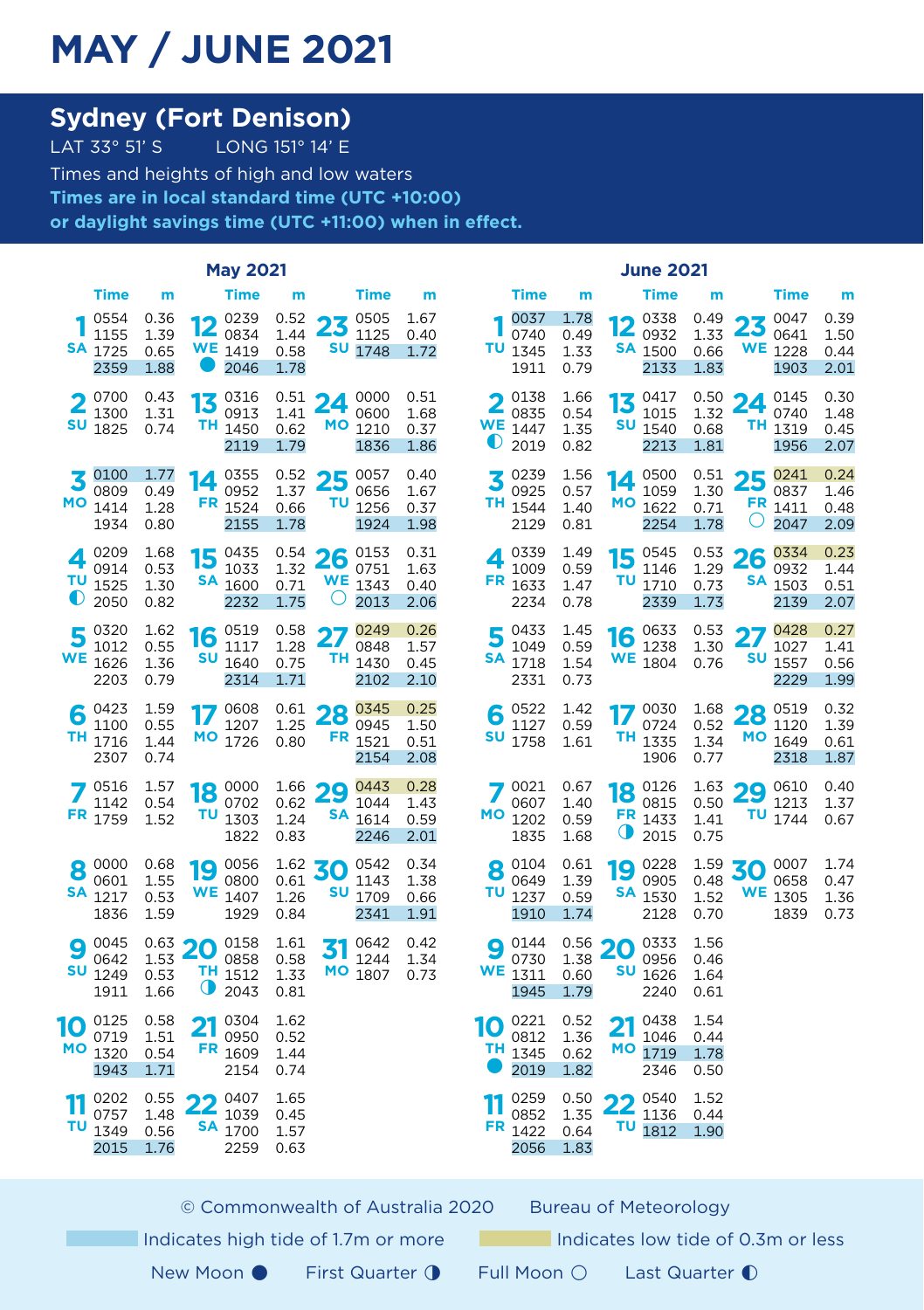# **Time variations – NSW ports and rivers**

The following tables show tidal variations at several locations along the NSW coastline and in coastal rivers. The time variation should be added to the corresponding Fort Denison time. In view of the variations caused by local conditions and meteorological effects, these times are approximate and must be considered as a guide only. They are not to be relied on for critical depth calculations for safe navigation. Actual times of High and Low Water may occur before or after the times indicated.

| <b>Station</b>          | <b>Approximate time lag</b><br>after Fort Denison |                  |
|-------------------------|---------------------------------------------------|------------------|
|                         | <b>High Water</b>                                 | <b>Low Water</b> |
| <b>TWOFOLD BAY</b>      |                                                   |                  |
| Eden                    | <b>NIL</b>                                        | <b>NIL</b>       |
| <b>MERIMBULA LAKE</b>   |                                                   |                  |
| <b>Bridge</b>           | 1 hr 30 min                                       | 1 hr 30 min      |
| Within the Lake         | 2 hrs                                             | 3 to 4 hrs       |
| <b>BERMAGUI RIVER</b>   |                                                   |                  |
| Bermagui Bridge         | 45 min                                            | 45 min           |
| <b>WAGONGA INLET</b>    |                                                   |                  |
| Narooma                 | 45 min                                            | 30 min           |
| <b>MORUYA RIVER</b>     |                                                   |                  |
| Moruya                  | 45 min                                            | 45 min           |
| <b>BATEMANS BAY</b>     | <b>NIL</b>                                        | <b>NIL</b>       |
| <b>CLYDE RIVER</b>      |                                                   |                  |
| <b>Bridge</b>           | 15 min                                            | $15 \text{ min}$ |
| <b>ULLADULLA</b>        | <b>NIL</b>                                        | <b>NIL</b>       |
| <b>JERVIS BAY</b>       | <b>NIL</b>                                        | <b>NIL</b>       |
| <b>CROOKHAVEN RIVER</b> |                                                   |                  |
| Crookhaven Jetty        | $15 \text{ min}$                                  | $15 \text{ min}$ |
| <b>Greenwell Point</b>  | 45 min                                            | 45 min           |
| <b>SHOALHAVEN RIVER</b> |                                                   |                  |
| O'Keefes Point          | 2 hrs                                             | $2$ hrs 15 min   |
| Nowra                   | 2 hrs 10 min                                      | 2 hrs 20 min     |
| <b>Gypsy Point</b>      | 3 hrs                                             | 3 hrs 30 min     |
| <b>KIAMA</b>            | <b>NIL</b>                                        | <b>NIL</b>       |
| <b>LAKE ILLAWARRA</b>   |                                                   |                  |
| Bridge                  | $15 \text{ min}$                                  | 1 hr 45 min      |
| <b>PORT KEMBLA</b>      | <b>NIL</b>                                        | <b>NIL</b>       |
| <b>WOLLONGONG</b>       | <b>NIL</b>                                        | <b>NIL</b>       |
| <b>PORT HACKING</b>     |                                                   |                  |
| <b>Burraneer</b>        | 15 min                                            | <b>NIL</b>       |
| Lilli Pilli             | 30 min                                            | 45 min           |
| Audley                  | 30 min                                            | 1 <sub>hr</sub>  |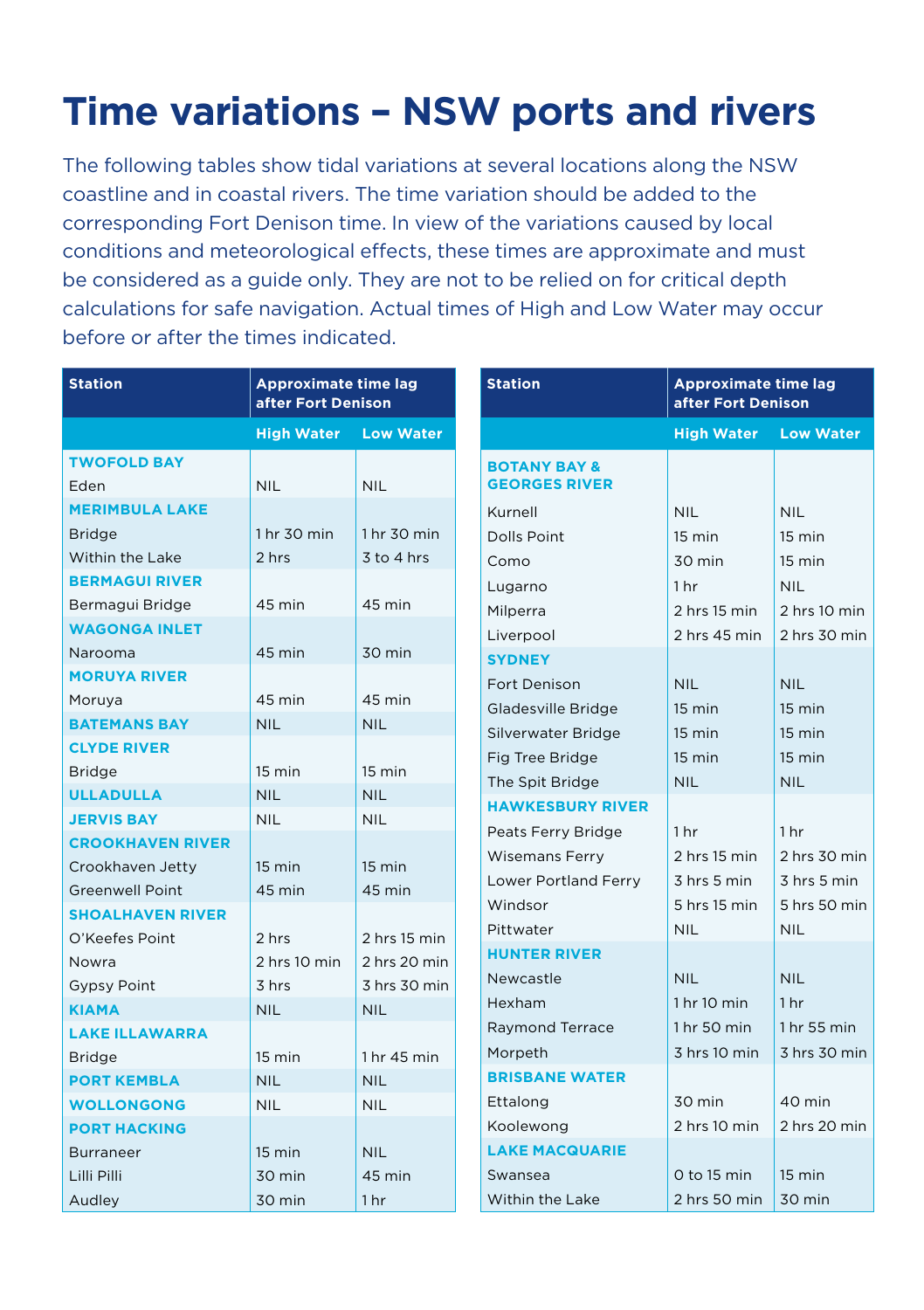### **Time variations – NSW ports and rivers**

| <b>Station</b>                      | <b>Approximate time lag</b><br>after Fort Denison |                                |  |  |  |  |
|-------------------------------------|---------------------------------------------------|--------------------------------|--|--|--|--|
|                                     | <b>High Water</b>                                 | <b>Low Water</b>               |  |  |  |  |
| <b>PORT STEPHENS</b>                |                                                   |                                |  |  |  |  |
| Nelson Bay                          | 30 min                                            | 15 min                         |  |  |  |  |
| Salamander Bay                      | 45 min                                            | 30 min                         |  |  |  |  |
| Soldiers Point                      | 1 <sub>hr</sub>                                   | 45 min                         |  |  |  |  |
| Karuah                              |                                                   |                                |  |  |  |  |
| (Karuah River)                      | 1 hr 15 min                                       | 45 min                         |  |  |  |  |
| Pindimar                            | 45 min                                            | 45 min                         |  |  |  |  |
| Tea Gardens                         | 1 <sub>hr</sub>                                   | 45 min                         |  |  |  |  |
| <b>BROUGHTON ISLAND</b>             | <b>NII</b>                                        | <b>NIL</b>                     |  |  |  |  |
| <b>CAPE HAWKE</b><br><b>HARBOUR</b> |                                                   |                                |  |  |  |  |
| Forster                             | $0$ to 15 min                                     | <b>NIL</b>                     |  |  |  |  |
| Wallamba River<br>(mouth)           | 1 hr 50 min                                       | 2 hrs 10 min                   |  |  |  |  |
| Nabiac                              | 3 hrs                                             | Limited<br>information<br>only |  |  |  |  |
| <b>MANNING RIVER</b>                | Based on bar at Harrington                        |                                |  |  |  |  |
| Harrington                          | <b>NIL</b>                                        | 15 to 30 min                   |  |  |  |  |
| Taree                               | 2 hrs                                             | 2 hrs 45 min                   |  |  |  |  |
| Wingham                             | 3 hrs 15 min                                      | 3 hrs 45 min                   |  |  |  |  |
| <b>CROWDY HEAD</b>                  | <b>NIL</b>                                        | <b>NIL</b>                     |  |  |  |  |
| <b>CAMDEN HAVEN</b>                 |                                                   |                                |  |  |  |  |
| Laurieton                           | 30 min                                            | 1 hr                           |  |  |  |  |
| Watson Taylors Lake                 | 2 hrs                                             | 2 hrs                          |  |  |  |  |
| Kendall                             | 3 hrs 30 min                                      | 4 hrs                          |  |  |  |  |
| Queens Lake                         | 2 hrs                                             | 2 hrs 15 min                   |  |  |  |  |
| <b>HASTINGS RIVER</b>               |                                                   |                                |  |  |  |  |
| Port Macquarie Wharf                | 15 to 30 min                                      | 15 to 30 min                   |  |  |  |  |
| <b>Blackmans Point</b>              | 1 hr 30 min                                       | 1 hr 15 min                    |  |  |  |  |
| Wauchope                            | 1 hr 50 min                                       | 1 hr 15 min                    |  |  |  |  |
| <b>TRIAL BAY</b>                    | <b>NIL</b>                                        | <b>NIL</b>                     |  |  |  |  |
| <b>MACLEAY RIVER</b>                |                                                   |                                |  |  |  |  |
| Jerseyville                         | 1 <sub>hr</sub>                                   | 1 hr 15 min                    |  |  |  |  |
| Gladstone                           | $2$ hrs 10 min                                    | 2 hrs 20 min                   |  |  |  |  |
| Frederickton                        | 3 hrs 15 min                                      | 4 hrs 15 min                   |  |  |  |  |
| Kempsey                             | 3 hrs 15 min                                      | 3 hrs 20 min                   |  |  |  |  |

| <b>Station</b>                              | <b>Approximate time lag</b><br>after Fort Denison |                  |  |  |  |  |
|---------------------------------------------|---------------------------------------------------|------------------|--|--|--|--|
|                                             | <b>High Water</b> Low Water                       |                  |  |  |  |  |
| <b>NAMBUCCA RIVER</b><br><b>Watts Creek</b> | Limited information only<br>1 <sub>hr</sub>       |                  |  |  |  |  |
| Macksville                                  | 1 hr 30 min                                       | 2 hrs 10 min     |  |  |  |  |
| <b>KALANG RIVER</b>                         |                                                   |                  |  |  |  |  |
| Urunga Bridge                               | 1 hr 20 min                                       | 1 hr 40 min      |  |  |  |  |
| <b>BELLINGER RIVER</b>                      | Limited information only                          |                  |  |  |  |  |
| Mylestom                                    | 30 min                                            | 1 hr             |  |  |  |  |
| Raleigh                                     | 1 hr                                              | 1 hr 30 min      |  |  |  |  |
| Bellingen                                   | 1 hr 40 min                                       | 2 hrs 10 min     |  |  |  |  |
| <b>COFFS HARBOUR</b>                        | $0$ to 15 min                                     | 0 to 15 min      |  |  |  |  |
| <b>N.W. SOLITARY</b><br><b>ISLAND</b>       | <b>NIL</b>                                        | <b>NIL</b>       |  |  |  |  |
| <b>WOOLI RIVER</b>                          |                                                   |                  |  |  |  |  |
| Fishing Co-op                               | 15 min                                            | 15 min           |  |  |  |  |
| Wooli                                       | 1 <sub>hr</sub> 5 <sub>min</sub>                  | 1 hr 50 min      |  |  |  |  |
| <b>SANDON RIVER</b>                         |                                                   |                  |  |  |  |  |
| Sandon                                      | 30 min                                            | 30 min           |  |  |  |  |
| <b>CLARENCE RIVER</b>                       |                                                   |                  |  |  |  |  |
| Iluka                                       | <b>NIL</b>                                        | <b>NIL</b>       |  |  |  |  |
| Maclean                                     | $2$ hrs 15 min                                    | 2 hrs 25 min     |  |  |  |  |
| Ulmarra                                     | 4 hrs 30 min                                      | 5 hrs            |  |  |  |  |
| Grafton                                     | 4 hrs 10 min                                      | 4 hrs 30 min     |  |  |  |  |
| <b>EVANS RIVER</b>                          |                                                   |                  |  |  |  |  |
| <b>Evans Head Bridge</b>                    | <b>NIL</b>                                        | $15 \text{ min}$ |  |  |  |  |
| <b>RICHMOND RIVER</b>                       |                                                   |                  |  |  |  |  |
| <b>Ballina Boat Dock</b>                    | 15 min                                            | 15 min           |  |  |  |  |
| Wardell                                     | 1 hr 30 min                                       | 2 hrs            |  |  |  |  |
| <b>Broadwater</b>                           | 1 hr 45 min                                       | 2 hrs 30 min     |  |  |  |  |
| Coraki                                      | 4 hrs                                             | 4 hrs 30 min     |  |  |  |  |
| Lismore                                     | 1 hr 15 min                                       | 1 <sub>hr</sub>  |  |  |  |  |
| <b>BYRON BAY</b>                            | <b>NIL</b>                                        | <b>NIL</b>       |  |  |  |  |
| <b>BRUNSWICK RIVER</b>                      |                                                   |                  |  |  |  |  |
| Pacific Highway Bridge                      | 30 min                                            | 1 <sub>hr</sub>  |  |  |  |  |
| <b>TWEED RIVER</b>                          |                                                   |                  |  |  |  |  |
| Terranora Inlet                             | 2 hrs 10 min                                      | 2 hrs 25 min     |  |  |  |  |
| Chinderah                                   | 1 hr 15 min                                       | 2 hrs            |  |  |  |  |
| Murwillumbah                                | 2 hrs 30 min                                      | 2 hrs 50 min     |  |  |  |  |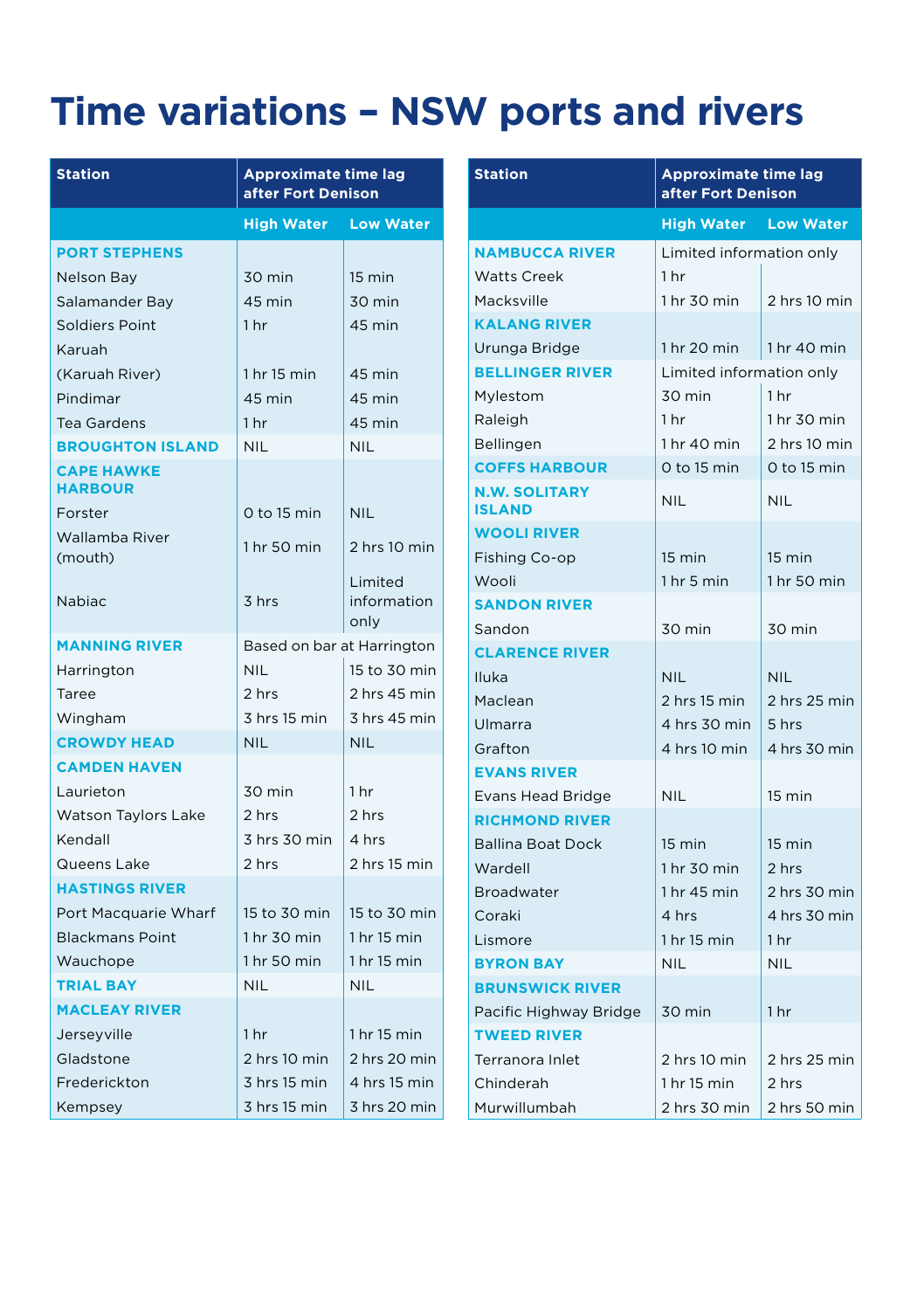# **IF YOU LOOK AFTER YOUR LIFEJACKET, IT WILL LOOK AFTER YOU.**







#### **WEAR A LIFEJACKET DON'T RISK YOUR LIFE**

**WEAR IT • INSPECT IT • SERVICE IT** LEARN HOW AT LIFEJACKETWEARIT.COM.AU